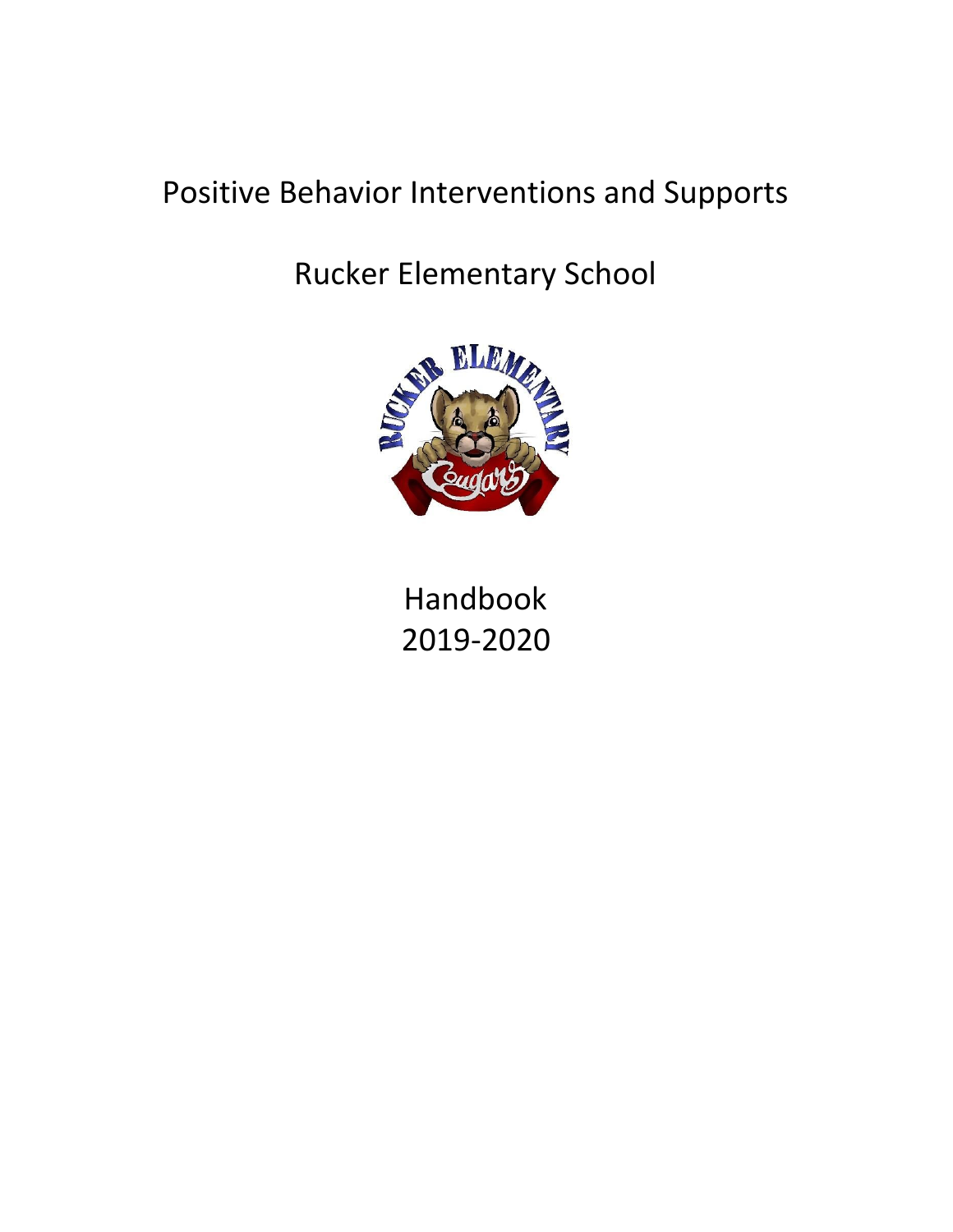### **Positive Behavior Interventions and Supports**

### **What is Positive Behavior Interventions and Supports?**

Positive Behavior Interventions and Supports (PBIS) is an approach to supporting students to be successful in school. PBIS was developed from research in the fields of behavior theory and effective instruction. PBIS supports all youth through intervention ranging from a site-wide system to a system for developing individualized plans for specific students. Site-wide PBIS focuses on the development and implementation of pro-active procedures and practices to prevent problem behavior for all youth, and improve school climate.

### **Who is on the site-wide PBIS Team?**

The PBIS team is representative of the entire facility staff. Having a representative team will improve communication and feedback about PBIS programs, and should improve involvement and implementation of the PBIS components.

#### **What are the responsibilities of the School-wide PBIS team?**

- Hold PBIS meetings per month to plan and coordinate school-wide behavior systems. The team is responsible for planning PBIS activities and programs (such as rolling out PBIS, scheduling teaching sessions of expectations, developing protocols for teaching students about PBIS, etc.) and continually monitoring and updating PBS programs.
- Attending trainings to promote the continuing development and maintenance of PBIS programs.
- Present PBIS news at staff meetings to keep staff up to date with school PBIS programs and receive input and feedback from staff.
- The PBIS Team Lead is responsible for facilitating monthly PBIS meetings on-site and being the liaison with district PBIS efforts through PBIS District Leadership meetings held every other month.

The following pages describe the site-wide PBIS plans and programs for this year. It is expected that **all school staff will be active participants** in the site-wide programming, including General Education and Special Education staff, and staff across all departments.

#### **School-Wide Rules**

**Be Safe Be Courteous Do Your Personal Best**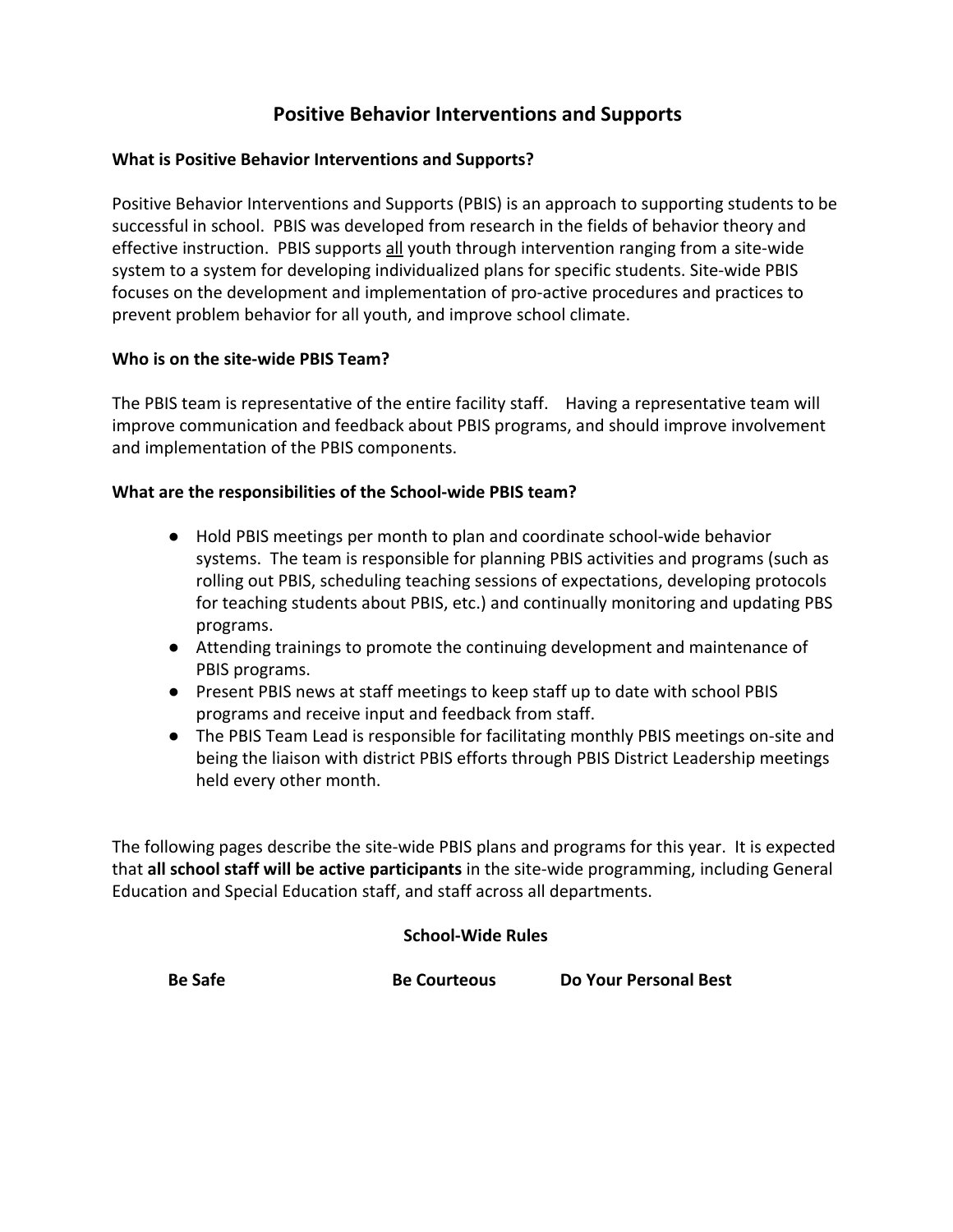### **Why do we have School-wide Rules?**

Having a few simple, positively stated rules facilitates the teaching of behavioral expectations across school settings because students will be learning through the same language. By focusing on three simple rules, it is easier for students to remember. It is also important for staff because instruction focusing on a few simple rules will improve teaching and consistency across staff using a common language.

Positively stated rules are important, because research has shown that recognizing students for following the rules is even more important than catching them breaking the rules. By stating rules positively, the hope is that staff will be more likely to use the rules to catch youth engaging in the appropriate behavior.

By selecting only a few rules, it is important that the rules are broad enough to talk about all potential problem behaviors. With the rules selected, the PBIS team believes that we can then teach all specific behavioral expectations across all school setting according to these simple rules, for example:

- Cleaning up your spills in the cafeteria is an example of **Being Safe** because someone could slip on the spill and get hurt.
- Thank you class for **Being Courteous** by raising your hand to speak, and listening to what everyone else had to say about the activity.
- You were **Doing Your Personal Best** when you followed a school rule even when others were not.

The **Behavioral Expectations Grid** (see the following pages) uses the school-wide rules to identify specific behavioral expectations across all school settings.

All staff and students in the school are expected to know the School-wide Rules. Our school will be survey twice per year (Fall & Spring) to see if staff and youth know the school-wide rules. The goals is that 90% of staff and youth know the site-wide rules. To be most effective, regular teaching using the school-wide rules should become part of the facility culture.

#### **School Rules Posters**

School Rules Posters will be shared and should be posted in every room in the school, including all classrooms, the cafeteria, hallways, front office, etc. This will help to prompt staff and students to pay attention to the school rules. School Rules Posters should be big enough to read and highly visible throughout all settings in the school.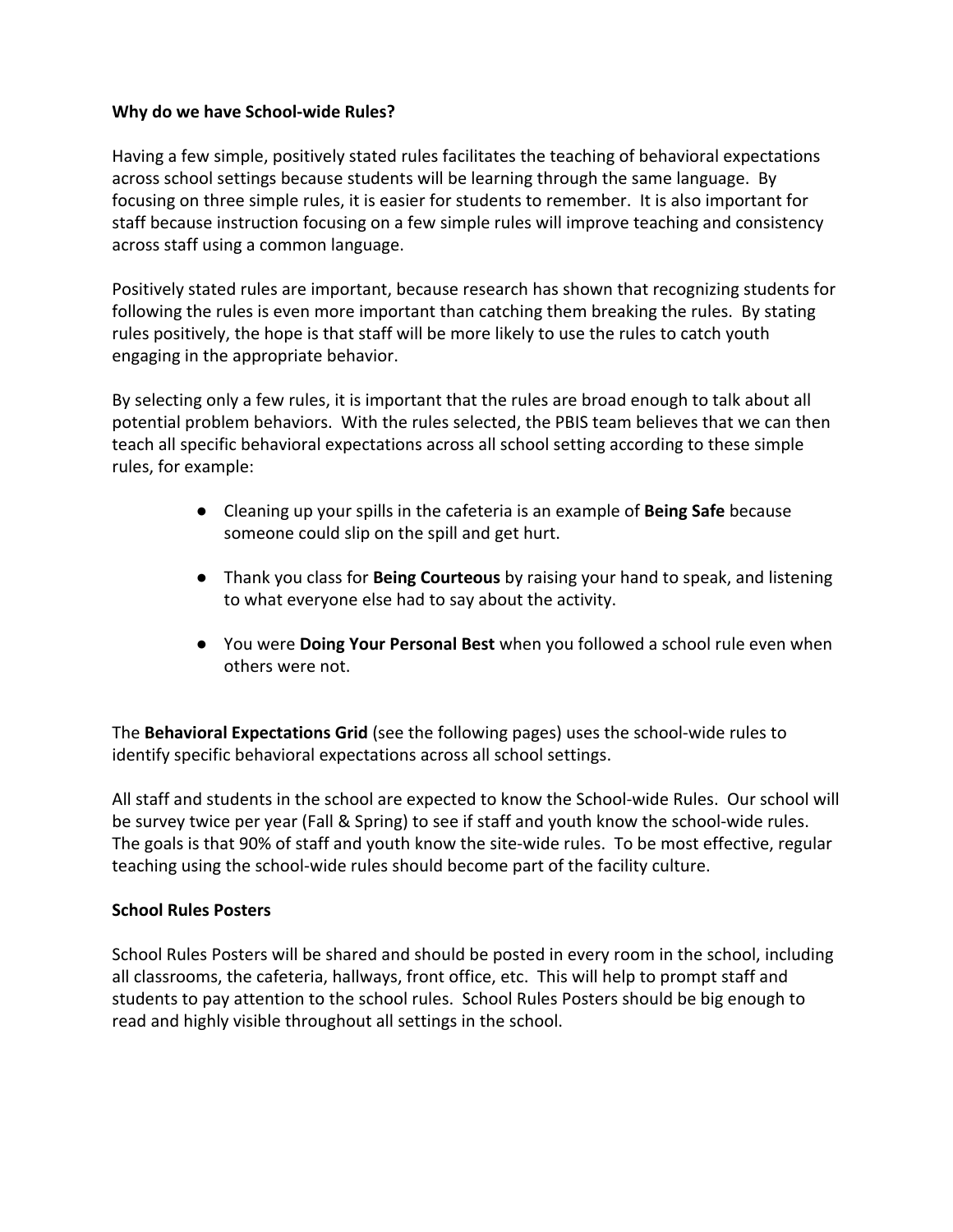# **The Rucker Way Expectations Grid**

| Area/setting                             | <b>Be Safe</b>                                                                                                                                | <b>Be Courteous</b>                                                                                                                                | Do Your Personal Best                                                                                                                       |
|------------------------------------------|-----------------------------------------------------------------------------------------------------------------------------------------------|----------------------------------------------------------------------------------------------------------------------------------------------------|---------------------------------------------------------------------------------------------------------------------------------------------|
| <b>Assembly</b>                          | Walk quietly and<br>calmly<br>Sit in assigned area<br>$\bullet$<br>Sit on bottom<br>Keep hands, feet, and<br>$\bullet$<br>objects to self     | Use good audience<br>$\bullet$<br>manners<br>Enter and exit quietly<br>$\bullet$<br>Clap appropriately                                             | Follow directions<br>$\bullet$<br>Be good listeners<br>Wait for signals                                                                     |
| <b>Bathrooms</b>                         | Keep feet on floor<br>$\bullet$<br>Keep floor clean and dry<br>Keep water and soap in<br>sink                                                 | Give people privacy<br>$\bullet$<br>Use quiet voices<br>Wait your turn<br>Put paper towels in the<br>garbage can.                                  | Flush toilet once after<br>$\bullet$<br>use<br>Return to classroom<br>right away                                                            |
| Library                                  | Enter quietly and calmly<br>$\bullet$<br>Keep hands, feet, and<br>objects to self.<br>Wait patiently in<br>checkout line                      | Use whisper voices<br>$\bullet$<br>Use plastic markers<br>properly<br>Put books in their<br>$\bullet$<br>place                                     | Return books on time<br>$\bullet$<br>Treat books with care<br>$\bullet$<br>Choose a just-right AR<br>$\bullet$<br>book<br>Follow directions |
| <b>Computer Lab</b>                      | Enter quietly and calmly<br>$\bullet$<br>Keep hands, feet, and<br>objects to self<br>Leave food or drinks<br>outside<br>Leave all cords alone | Hang up headphones<br>$\bullet$<br>Log out of your<br>program/ set to home<br>screen<br>Use materials<br>appropriately and return<br>when finished | Sit in assigned spot<br>$\bullet$<br>Keep your headphones<br>on<br>Follow directions<br>$\bullet$<br>Ask for help if you need<br>assistance |
| <b>Recess - Blacktop</b>                 | Stay within the<br>$\bullet$<br>boundaries<br>Walk to/from blacktop<br>Use equipment properly                                                 | Share and use<br>$\bullet$<br>equipment properly and<br>return to cart<br>Be fair<br>Use appropriate<br>language<br>Follow game rules              | Use the bathroom<br>$\bullet$<br>Freeze when whistle<br>blows<br>Include everyone<br>Eat snacks only at<br>tables.                          |
| <b>Recess - Play</b><br><b>Structure</b> | Walk in play structure<br>area<br>Slide down feet first<br>One person on slide                                                                | Share and take turns<br>Wait patiently for turn                                                                                                    | Exit the structure and<br>$\bullet$<br>line up at edge of<br>playground when bell<br>rings                                                  |
| <b>Recess - Kinder</b>                   | Stop swing completely<br>before getting off                                                                                                   |                                                                                                                                                    |                                                                                                                                             |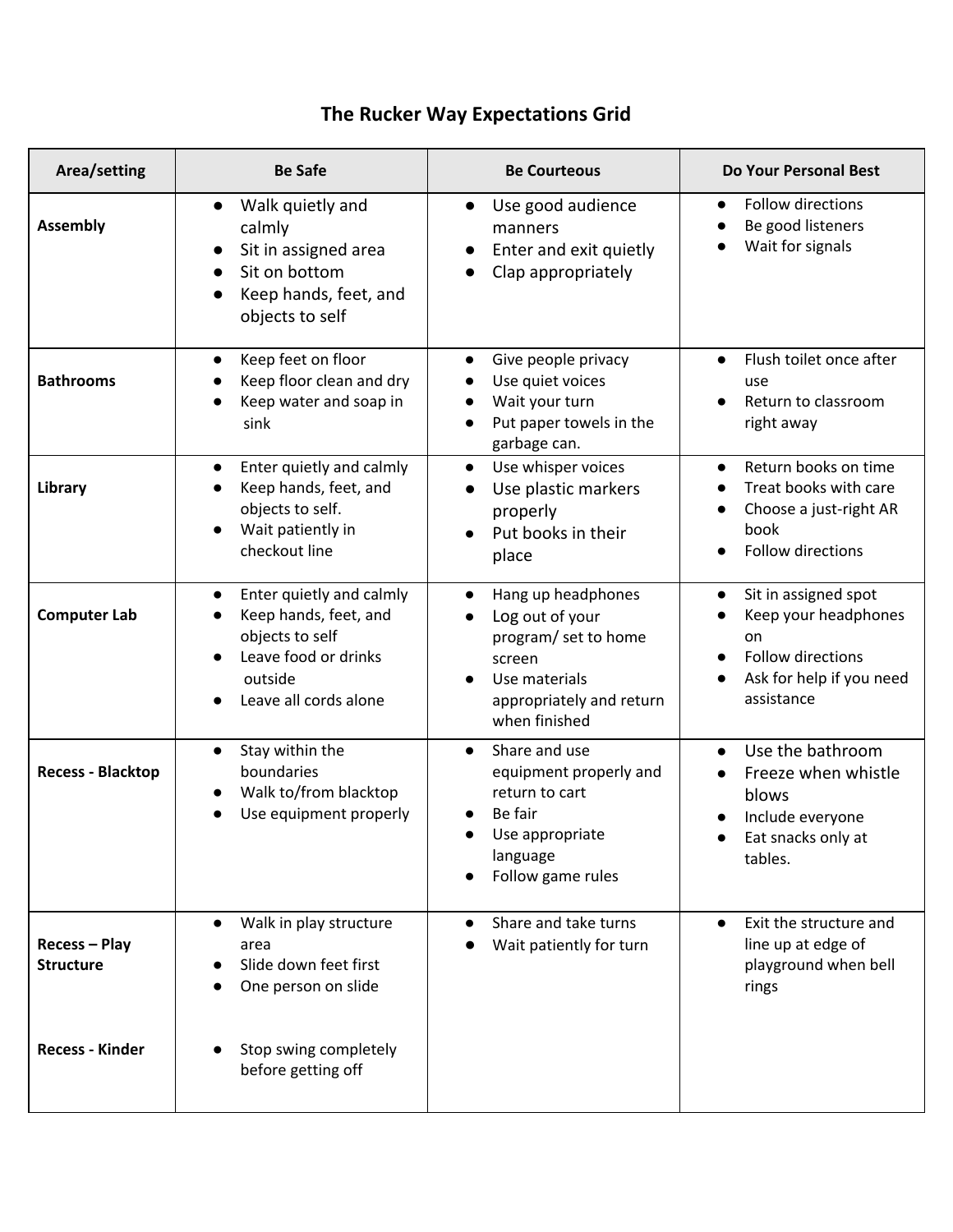| <b>Recess - Field</b>                               | Keep hands, feet, and<br>$\bullet$<br>objects to self.<br>No climbing on fence or<br>backstop<br>Stay inside the area<br>$\bullet$<br>marked with white<br>lines | Include everyone in the<br>$\bullet$<br>game<br>Put away equipment<br>$\bullet$<br>when bell rings<br>Use appropriate<br>$\bullet$<br>language<br>Follow game rules                      | Play by games rules<br>$\bullet$<br>Use the bathroom<br>Freeze when whistle<br>blows<br>Walk quickly to line<br>$\bullet$<br>after bell rings |
|-----------------------------------------------------|------------------------------------------------------------------------------------------------------------------------------------------------------------------|------------------------------------------------------------------------------------------------------------------------------------------------------------------------------------------|-----------------------------------------------------------------------------------------------------------------------------------------------|
| <b>Walking on</b><br><b>School Grounds</b>          | Walk facing forward<br>$\bullet$<br>Walk in line as a group<br>Keep hands, feet, and<br>objects to self.                                                         | Use appropriate voice<br>$\bullet$<br>level<br>Listen and watch for<br>teacher signal                                                                                                    | Follow adult directions<br>$\bullet$<br>Use a hall pass                                                                                       |
| <b>Lunch Line</b><br>to/from<br><b>Cafeteria</b>    | Walk quietly in a straight<br>$\bullet$<br>line facing forward<br>Keep hands to yourself                                                                         | Use quiet voices<br>$\bullet$<br>Use kind words like<br>$\bullet$<br>"please" and "thank you"<br>Wait your turn - no<br>$\bullet$<br>cutting                                             | Hold food with both<br>$\bullet$<br>hands<br>Pick up what you drop<br>$\bullet$                                                               |
| Eating area -<br>outside or<br>multipurpose<br>room | Sit with feet on floor,<br>$\bullet$<br>bottom on bench and<br>facing table                                                                                      | Sit at assigned table<br>$\bullet$<br>Allow anyone to sit next<br>$\bullet$<br>to you<br>Use quiet voice<br>$\bullet$<br>Leave your table and<br>floor cleaner than when<br>you found it | Eat all your own food<br>$\bullet$<br>Raise hand to be<br>$\bullet$<br>excused<br>Throw away your<br>garbage                                  |
| Drop off/pick up                                    | Always walk<br>$\bullet$<br>Stay with adult on duty<br>Keep hands, feet, and<br>backpack to self<br>Sit and stay behind<br>safety zone.                          | Watch for your car<br>$\bullet$<br>Be prepared to load<br>$\bullet$<br>quickly                                                                                                           | Follow adult directions<br>$\bullet$<br>Be on time<br>Use sidewalks and<br>crosswalks                                                         |

### **Teaching School-wide Rules, Behavioral Expectations, & Routines**

#### **Protocol for teaching expectations to students**

During the first few days that students are at Rucker, we will focus on teaching them the site-wide rules, behavioral expectations, and routines across all setting. We do not assume that students know the expectations and routines. By teaching the expectations as soon as the students start, it can prevent problem behaviors right from the beginning, as it establishes clearly defined expectations and boundaries that are consistent across all staff.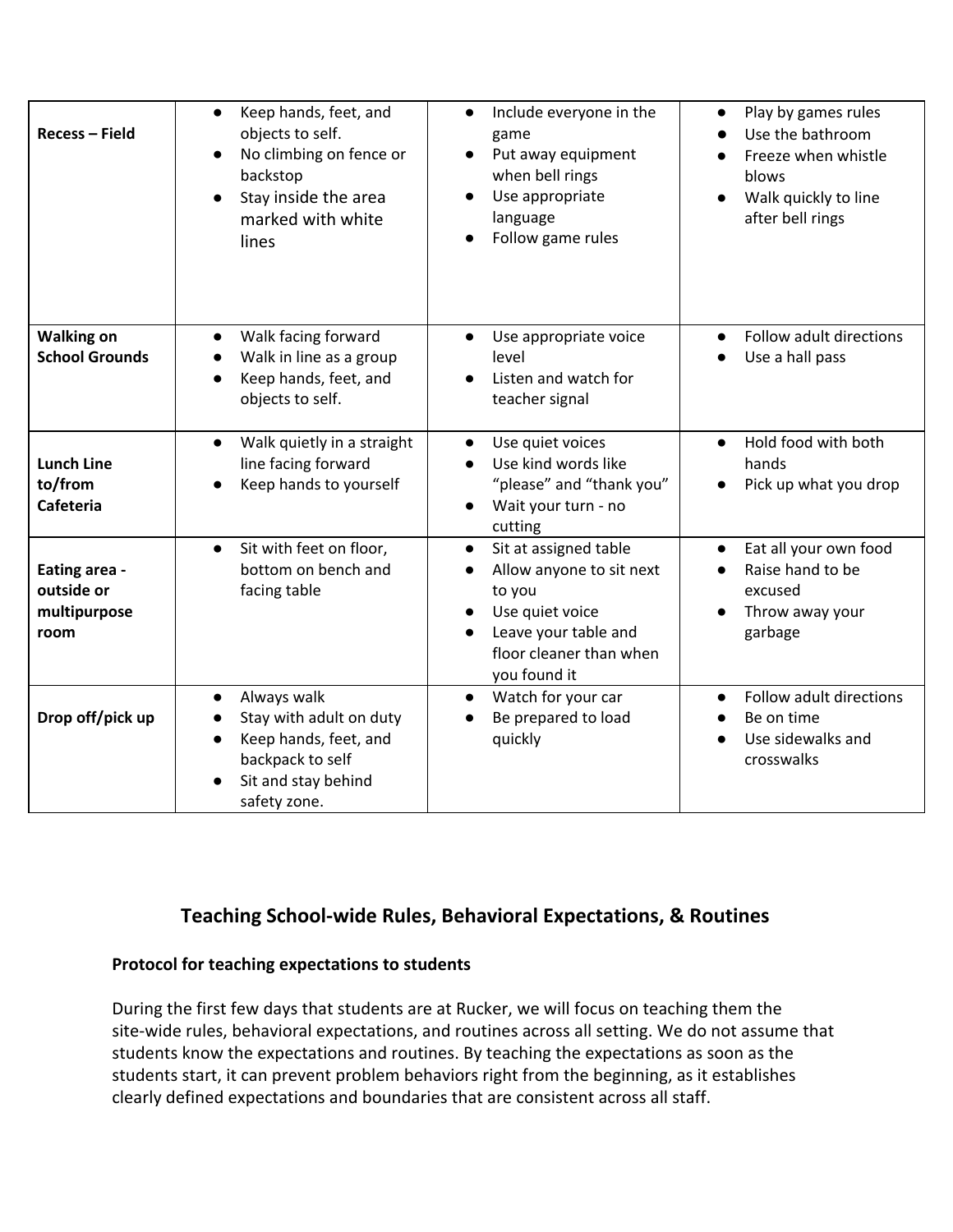#### **What are Routines?**

Routines are the procedures and processes that students are expected to follow in order to maintain safety & security, and support positive social engagement with a variety of contexts. Examples of routines include expectations for line movement during transitions, lunch delivery process, morning room checks, process for sharpening your pencil in class, etc. Choosing routines should be a thoughtful process, since some routines can inadvertently set up youth to engage in misbehavior. Routines should be taught and reinforced on an ongoing basis, as well as each time a new youth enters the facility.

### **Booster Sessions: Re-teaching the Rules, Expectations, and Routines.**

Like all good teachers, we must remember that we cannot simply teach the expectations and routines once. It is important to hold booster sessions to review the expectations. Booster sessions are especially helpful during times in the year when you anticipate having more troubles, or in areas that continue to be problematic. Booster sessions may include re-teaching expectations, increasing the number of acknowledgment tickets, or developing group goals with an incentive for the group meeting goals in that context.

The following pages provide tools staff can use to guide the teaching of behavioral expectations according to the School-wide Rules, including:

- Sample Lesson Plan
- Blank Lesson Plan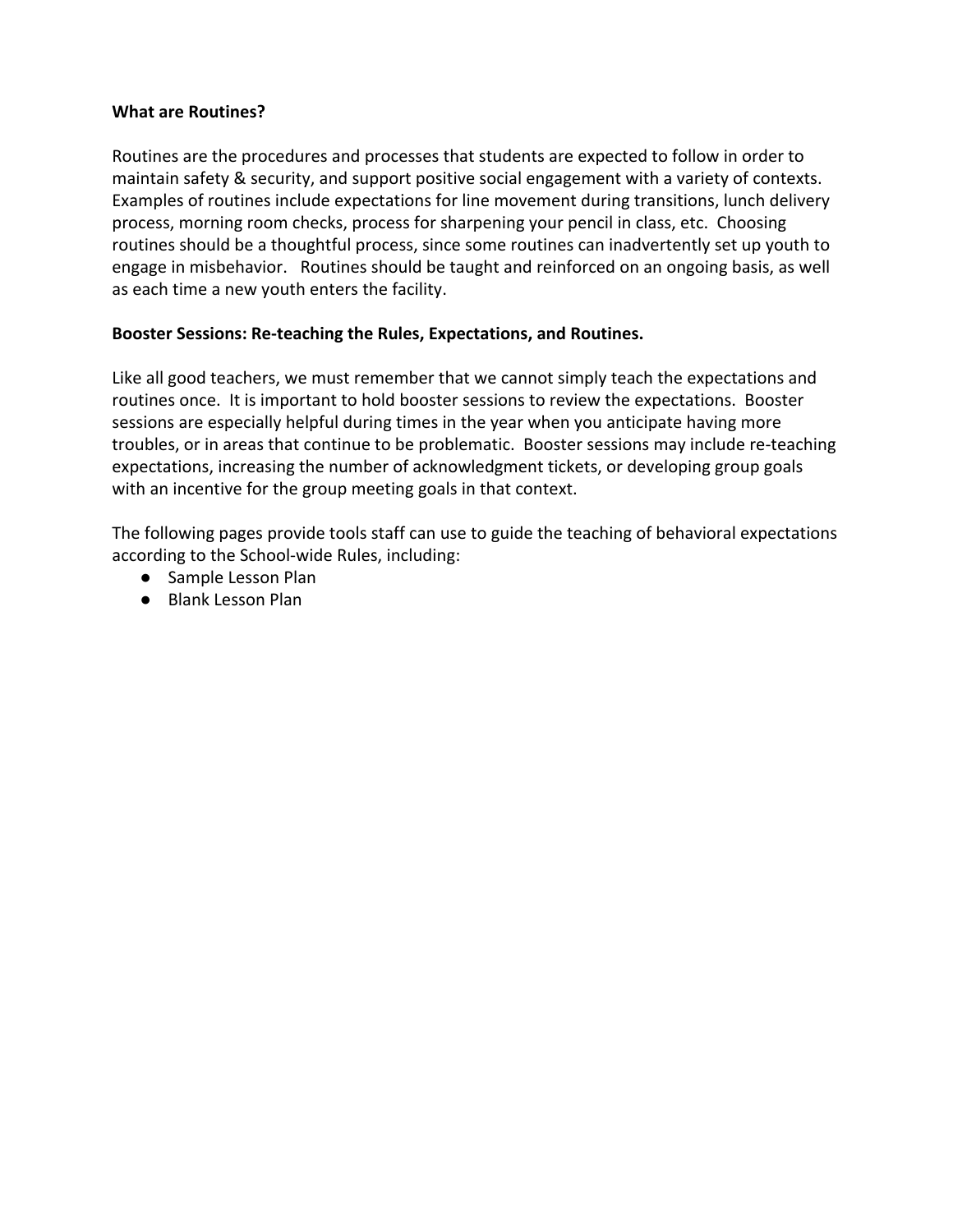### **Kick Off Week Description of Activities/ Schedule**

### **First Day of School**

On the first day of school, we will hold a school-wide assembly to kick-off our school wide PBIS systems with the students. The purpose is to bring together our community to set expectations, share our reward system and get everyone on the same page.

A series of Rucker Way lesson plans (see pages that follow) should be shared with your students during the first week of school.

- Arrival and Dismissal
- Recess (Hard Surface Areas)
- Computer Lab
- Eating Areas
- Recess (Field)
- Library
- Multi-Purpose Room (Cafeteria)
- Multi-Purpose Room (Assemblies)
- Office
- Restrooms
- Recess (Playground)
- Rainy Day Arrival
- Rainy Day Dismissal
- Walk and Talk Recess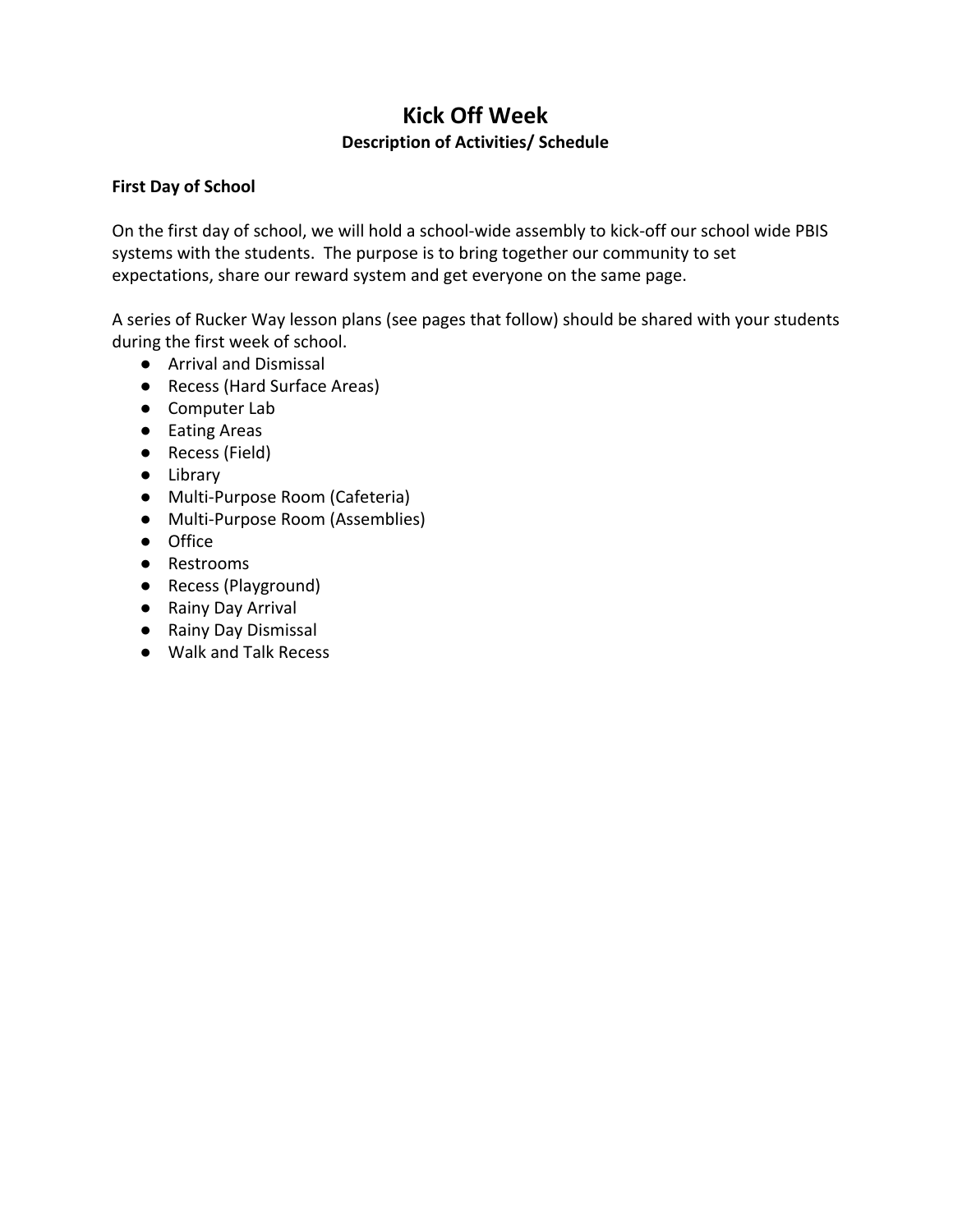# **Lesson Plan Template**

| <b>Teaching School-Wide Expectations</b>                      |                                         |  |
|---------------------------------------------------------------|-----------------------------------------|--|
| <b>Lesson Plan</b><br>Step 1: Identify the expected behavior. |                                         |  |
|                                                               |                                         |  |
|                                                               |                                         |  |
|                                                               | Step 2: Rationale for Teaching the Rule |  |
|                                                               |                                         |  |
|                                                               |                                         |  |
|                                                               |                                         |  |
| Step 3: Identify a Range of Examples                          |                                         |  |
| <b>Positive Teaching Examples</b>                             | <b>Negative Teaching Examples</b>       |  |
|                                                               |                                         |  |
|                                                               |                                         |  |
|                                                               |                                         |  |
|                                                               |                                         |  |
|                                                               |                                         |  |
|                                                               |                                         |  |
|                                                               |                                         |  |
|                                                               |                                         |  |
| Step 4: Practice/Role Playing Activities                      |                                         |  |
|                                                               |                                         |  |
|                                                               |                                         |  |
|                                                               |                                         |  |
|                                                               |                                         |  |
|                                                               |                                         |  |
|                                                               |                                         |  |
|                                                               |                                         |  |
|                                                               |                                         |  |
|                                                               |                                         |  |
| Step 5: Prompt/Remind Expected Behavior                       |                                         |  |
|                                                               |                                         |  |
|                                                               |                                         |  |
|                                                               |                                         |  |
|                                                               |                                         |  |
|                                                               |                                         |  |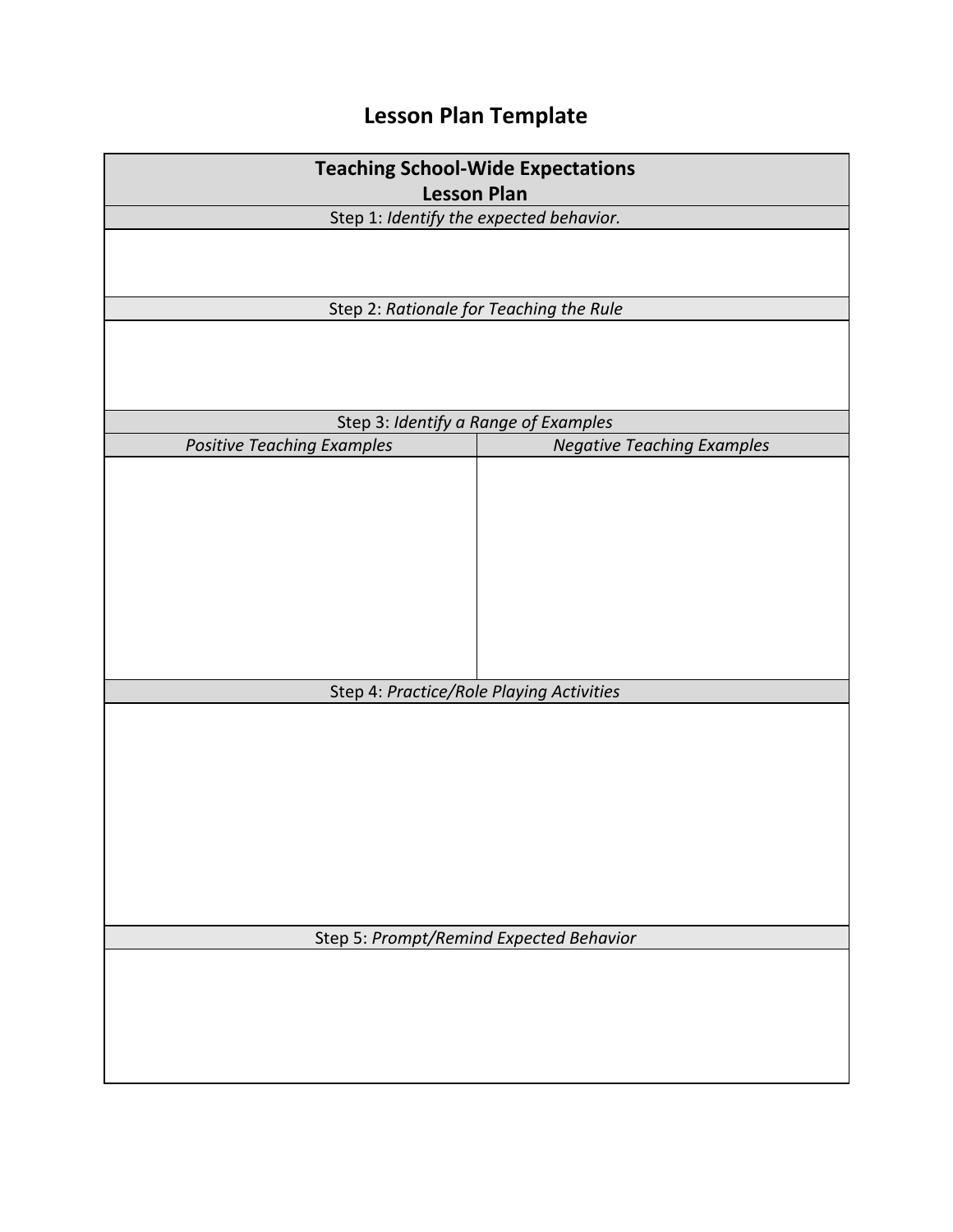### **Rucker Way Lesson Plans**

### **Arrival and Dismissal**

| Being Safe, Courteous, and doing your Personal Best                |                                                              |  |  |
|--------------------------------------------------------------------|--------------------------------------------------------------|--|--|
| What it looks like                                                 | What it doesn't look like                                    |  |  |
| Arrival                                                            | Arrival                                                      |  |  |
| will arrive to school on time                                      | will not be late<br>٠                                        |  |  |
| I will walk safely, use crosswalks and walk on the sidewalks<br>٠  | I will not run in the street or parking lot                  |  |  |
| I will enter through the multipurpose room<br>٠                    | I will not enter through the office<br>$\blacksquare$        |  |  |
| I will get breakfast or go to my designated class area<br>٠        | I will not loiter around the restroom or hallways<br>٠       |  |  |
| I will walk and talk near my designated class area or stand<br>٠   | I will not play or run around the playground<br>٠            |  |  |
| in my line                                                         | I will not talk or interrupt while directions are given<br>٠ |  |  |
| I will listen for directions to line up<br>٠                       |                                                              |  |  |
|                                                                    | Dismissal                                                    |  |  |
| Dismissal                                                          | I will not run                                               |  |  |
| will walk with my class to my designated grade level area          | I will not scream, yell, chase others or swing<br>٠          |  |  |
| I will sit patiently with my class while waiting to be picked<br>п | anything around                                              |  |  |
| up                                                                 | I will not run to the person who is picking me up<br>٠       |  |  |
| I will raise my hand when I see the person who is picking<br>٠     |                                                              |  |  |
| me up                                                              |                                                              |  |  |
|                                                                    |                                                              |  |  |

**TEACH:** Overview of the lesson: "Today we are going to talk about how Rucker students understand how to be safe, courteous, and do their personal best during arrival and dismissal times." Review the expectations above.

### **MODELING:**

A. Demonstrate examples of the following expectations (students can demonstrate). Teacher takes class to the arrival and dismissal areas and models each of the above expectations. Teacher selects students to model expectations listed above "What it looks like."

Give P to students doing the modeling.

B. Demonstrate examples of NOT following expectations (teacher, not students).

Teacher models the "What it doesn't look like." Followed by discussion – remind students – "That's not the Rucker Way… We walk with our class and stand or sit patiently in our designated class area."

**DISCUSSION:** "Tell me what Rucker Students understand about being safe, courteous, and doing their personal best. What does it look like or sound like in the arrival and dismissal areas?" When you see someone break the rule – how can you kindly remind him or her they are not following the Rucker Way rule?

**PRACTICE:** Practice with students & reinforce immediately with paws. Debrief any questions. "Are there any questions you have about how Rucker Students understand how to be safe, courteous, and do their personal best in the arrival and dismissal areas?"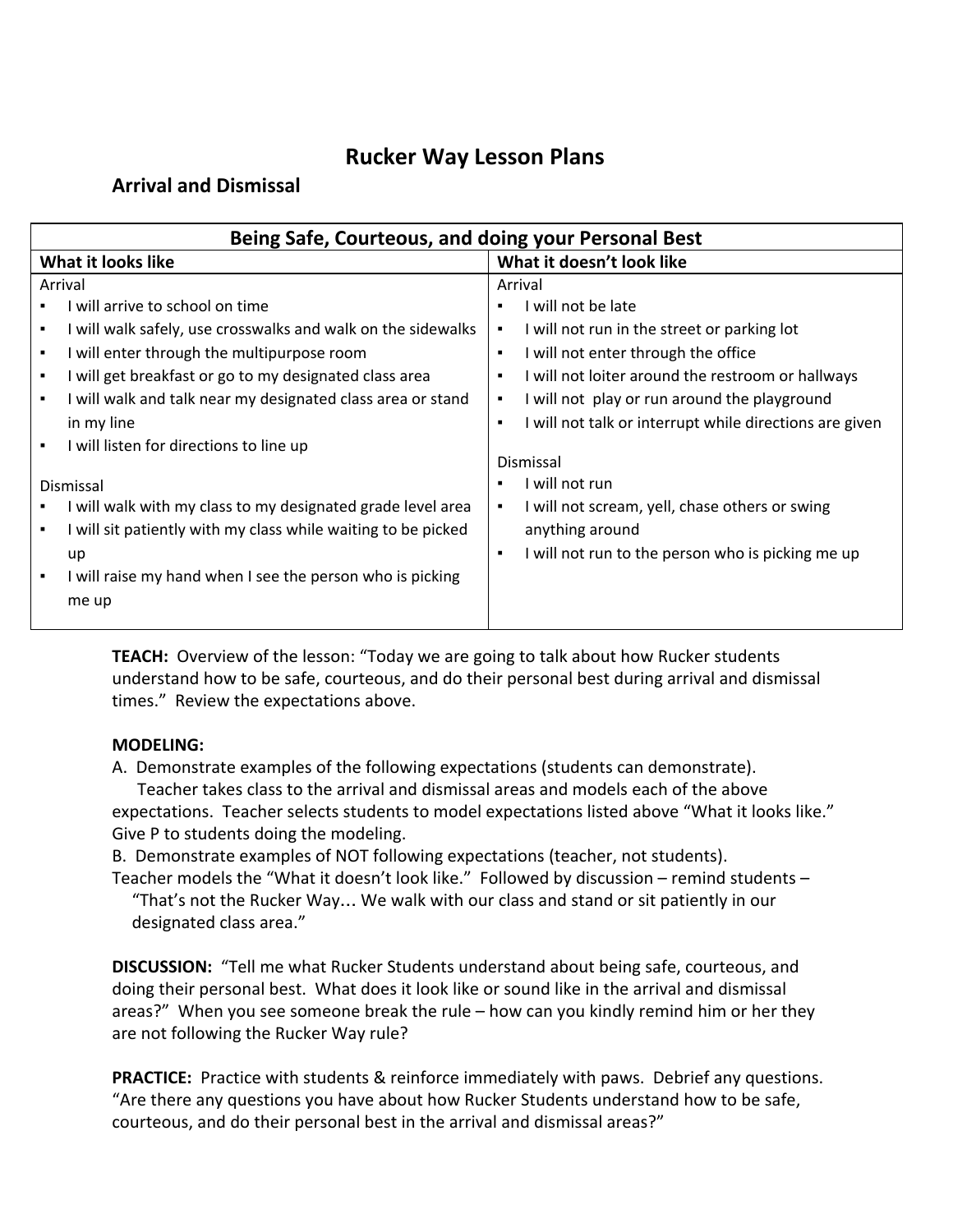**FOLLOW-UP:** Check with students to monitor behavior, stop and redirect. Chronic problems get a citation. Reinforce behaviors: Praise, paws, etc.

### **Recess (Hard Scape Areas)**

|                    | Being Safe, Courteous, and doing your Personal Best        |                |                                                           |  |  |
|--------------------|------------------------------------------------------------|----------------|-----------------------------------------------------------|--|--|
| What it looks like |                                                            |                | What it doesn't look like                                 |  |  |
|                    | I will walk and play safely                                |                | I will not run on the blacktop                            |  |  |
|                    | I will listen for the whistle and follow directions        |                | I will not tackle others, play rough, or play tag         |  |  |
| ٠                  | I will use appropriate language, kind words                | п              | I will not play outside the boundaries                    |  |  |
| ٠                  | I will wait my turn                                        | $\blacksquare$ | I will not touch the tetherball after the bell/whistle    |  |  |
| ٠                  | I will stay in the boundaries                              | $\blacksquare$ | I will not bounce, kick or spin a ball after the          |  |  |
| ٠                  | I will use the tetherballs according to rules              |                | bell/whistle                                              |  |  |
|                    | I will follow all game rules                               |                | I will not play with any equipment after the              |  |  |
| ٠                  | I will use the restroom & drink water during recess        |                | bell/whistle                                              |  |  |
|                    | I will follow instructions when the bell rings and walk to | $\blacksquare$ | I will not use bad language, unkind words                 |  |  |
|                    | the line                                                   | $\blacksquare$ | I will not forget my jacket/sweater                       |  |  |
| ٠                  | I will remember to bring in my jacket/sweater              | $\blacksquare$ | I will not cut in front of somebody else                  |  |  |
| ٠                  | I will eat my snack at the planter boxes                   | ٠              | I will not wait until the bell rings to use restroom & ge |  |  |
|                    |                                                            |                | water                                                     |  |  |
|                    |                                                            |                | I will not eat while playing                              |  |  |

**TEACH:** Overview of the lesson: "Today we are going to talk about how Rucker Students understand how to be safe, courteous, and do their personal best on the black top." Review the expectations above.

### **MODELING:**

A. Demonstrate examples of the following expectations (students can demonstrate).

 Teacher takes class to black top area with equipment, jackets and snacks to model each of the above expectations. Teacher selects students to model expectations listed above "What it looks like." Give paws to students doing the modeling.

B. Demonstrate examples of NOT following expectations (teacher, not students).

 Teacher models the "What it doesn't look like." Followed by discussion – remind students – "That's not the Rucker Way… We walk on the blacktop."

**DISCUSSION:** "Tell me what Rucker Students understand about being safe, courteous, and doing their personal best. What does it look like or sound like on the black top?" When you see someone break the rule – how can you kindly remind him or her they aren't following the Rucker Way rule?

**PRACTICE:** Practice with students & reinforce immediately with paws. Debrief any questions. "Are there any questions you have about how Rucker Students understand how to be safe, courteous, and do their personal best on the black top?"

**FOLLOW-UP:** Check with students to monitor behavior, stop and redirect. Chronic problems get a citation.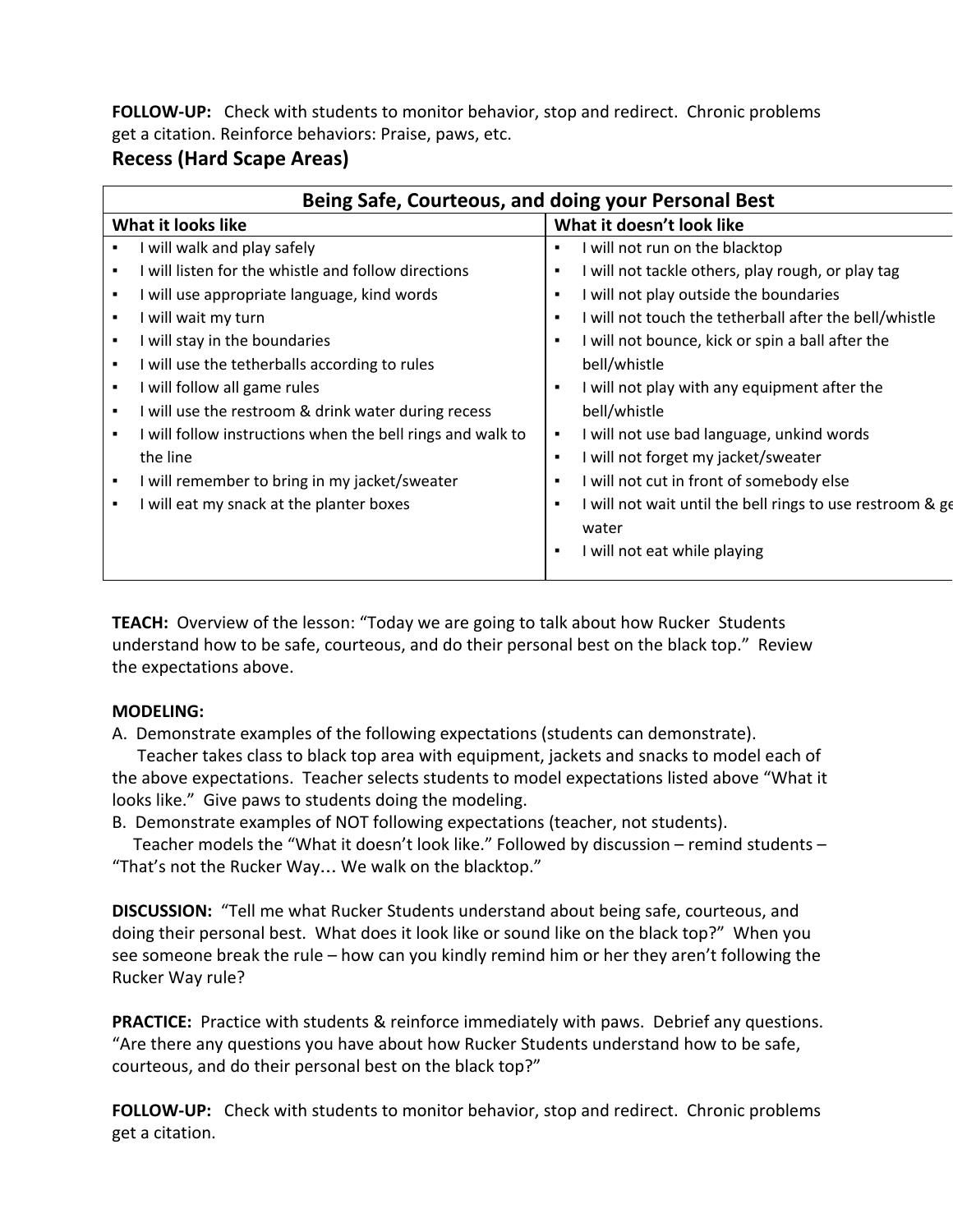Reinforce behaviors: Praise, paws, etc.

### **Computer Lab**

|   | Being Safe, Courteous, and doing your Personal Best       |                |                                                        |  |
|---|-----------------------------------------------------------|----------------|--------------------------------------------------------|--|
|   | What it looks like                                        |                | What it doesn't look like                              |  |
|   | I will walk into the lab quietly                          |                | I will not run in the lab or be disruptive             |  |
|   | I will sit at my assigned seat                            |                | I will not sit in someone else's seat                  |  |
|   | I will place my snack and/or water under my chair         |                | I will not place my snack and/or water near the        |  |
|   | I will sit and wait for directions to be given            |                | computer                                               |  |
|   | I will put the headphones on carefully                    | ٠              | I will not go ahead of my teacher's instructions       |  |
|   | I will log onto the correct program and do my best        | $\blacksquare$ | I will not log onto any program except the assigned    |  |
| ٠ | I will leave the desktop icons where I found them         |                | program                                                |  |
|   | I will raise a quiet had to ask for help if I cannot hear | ٠              | I will not add or move any icons                       |  |
|   | I will leave the keyboard and monitor in their place      |                | I will not move the keyboard or monitor from their     |  |
|   | I will log off when instructed to do so                   |                | correct place                                          |  |
| ٠ | I will replace the headphones where I found them          | ٠              | I will not do anything to damage my headphones         |  |
|   | I will push in my chair and clean up any scratch paper    | ٠              | I will not leave my chair out or leave my scratch pape |  |
|   | and pencil                                                |                | behind                                                 |  |
| ٠ | I will line up quietly to exit the computer lab           |                | I will not run or push to line up                      |  |

**TEACH:** Overview of the lesson: "Today we are going to talk about how Rucker Students understand how to be safe, courteous, and do their personal best in the computer lab." Review the expectations above.

#### **MODELING:**

A. Demonstrate examples of the following expectations (students can demonstrate).

 Teacher takes class to the library and models each of the above expectations. Teacher selects students to model expectations listed above "What it looks like." Give paws to students doing the modeling.

B. Demonstrate examples of NOT following expectations (teacher, not students).

Teacher models the "What it doesn't look like." Followed by discussion – remind students – "That's not the Rucker Way… We walk quietly into the computer lab, do our best on the designated program, and restore everything back to the way we found it."

**DISCUSSION:** "Tell me what Rucker Students understand about being safe, courteous, and doing their personal best. What does it look like or sound like in the computer lab?" When you see someone break the rule – how can you kindly remind him or her they aren't following the Rucker Way rule?

**PRACTICE:** Practice with students & reinforce immediately with paws. Debrief any questions. "Are there any questions you have about how Rucker Students understand how to be safe, courteous, and do their personal best in the computer lab?"

**FOLLOW-UP:** Check with students to monitor behavior, stop and redirect. Chronic problems get a citation.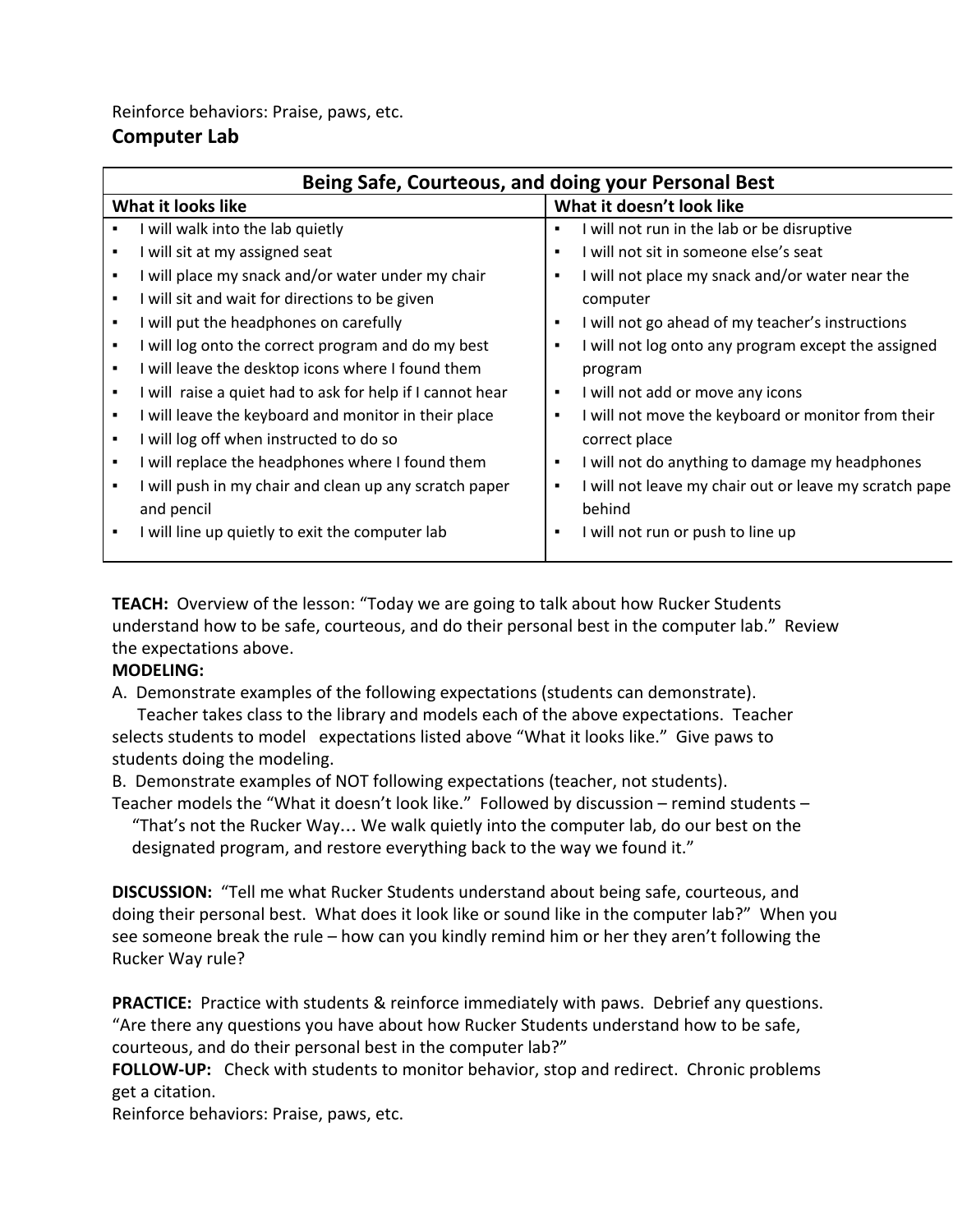### **Eating Area**

|                    | Being Safe, Courteous, and doing your Personal Best      |   |                                                           |  |  |
|--------------------|----------------------------------------------------------|---|-----------------------------------------------------------|--|--|
| What it looks like |                                                          |   | What it doesn't look like                                 |  |  |
|                    | I will walk to the courtyard                             |   | I will not run to the courtyard                           |  |  |
|                    | I will pick up anything I drop on my way                 |   | I will not ignore, throw or kick anything on my way       |  |  |
| ٠                  | I will sit on the bench at my designated table facing    |   | I will not sit facing away from the table or stand on     |  |  |
|                    | forward                                                  |   | bench or table                                            |  |  |
|                    | I will eat only my own food                              |   | I will not share or take others' food                     |  |  |
|                    | I will use my spork and straw appropriately              |   | I will not throw sporks, straws, food or garbage          |  |  |
| ٠                  | I will talk quietly                                      |   | I will not yell                                           |  |  |
| ٠                  | I will raise my hand if I need something (i.e. restroom) | ٠ | I will not get up from the table without permission       |  |  |
| ٠                  | I will wait for my table to be dismissed                 |   | I will not leave the table until instructed               |  |  |
|                    | I will throw all my garbage away when dismissed          |   | I will not leave garbage on or under the table            |  |  |
| ٠                  | I will line up and follow my class to the playground     |   | I will not get out of line or leave the courtyard without |  |  |
| ٠                  | I will walk to the playground                            |   | yard duty                                                 |  |  |
|                    |                                                          |   | I will not run to the playground                          |  |  |
|                    |                                                          |   |                                                           |  |  |
|                    |                                                          |   |                                                           |  |  |

**TEACH:** Overview of the lesson: "Today we are going to talk about how Rucker Students understand how to be safe, courteous, and do their personal best in the eating area." Review the expectations above.

#### **MODELING:**

A. Demonstrate examples of the following expectations (students can demonstrate).

 Teacher takes class to the courtyard and models each of the above expectations. Teacher selects students to model expectations listed above "What it looks like." Give paws to students doing the modeling.

B. Demonstrate examples of NOT following expectations (teacher, not students).

Teacher models the "What it doesn't look like." Followed by discussion – remind students – "That's not the Rucker Way… We eat using our table manners."

**DISCUSSION:** "Tell me what Rucker Students understand about being safe, courteous, and doing their personal best. What does it look like or sound like in the eating area" When you see someone break the rule – how can you kindly remind them they aren't following the Rucker Way rule?

**PRACTICE:** Practice with students & reinforce immediately with paws. Debrief any questions. "Are there any questions you have about how Rucker Students understand how to be safe, courteous, and do their personal best in the eating area?"

**FOLLOW-UP:** Check with students to monitor behavior, stop and redirect. Chronic problems get a citation. Reinforce behaviors: Praise, paws, etc.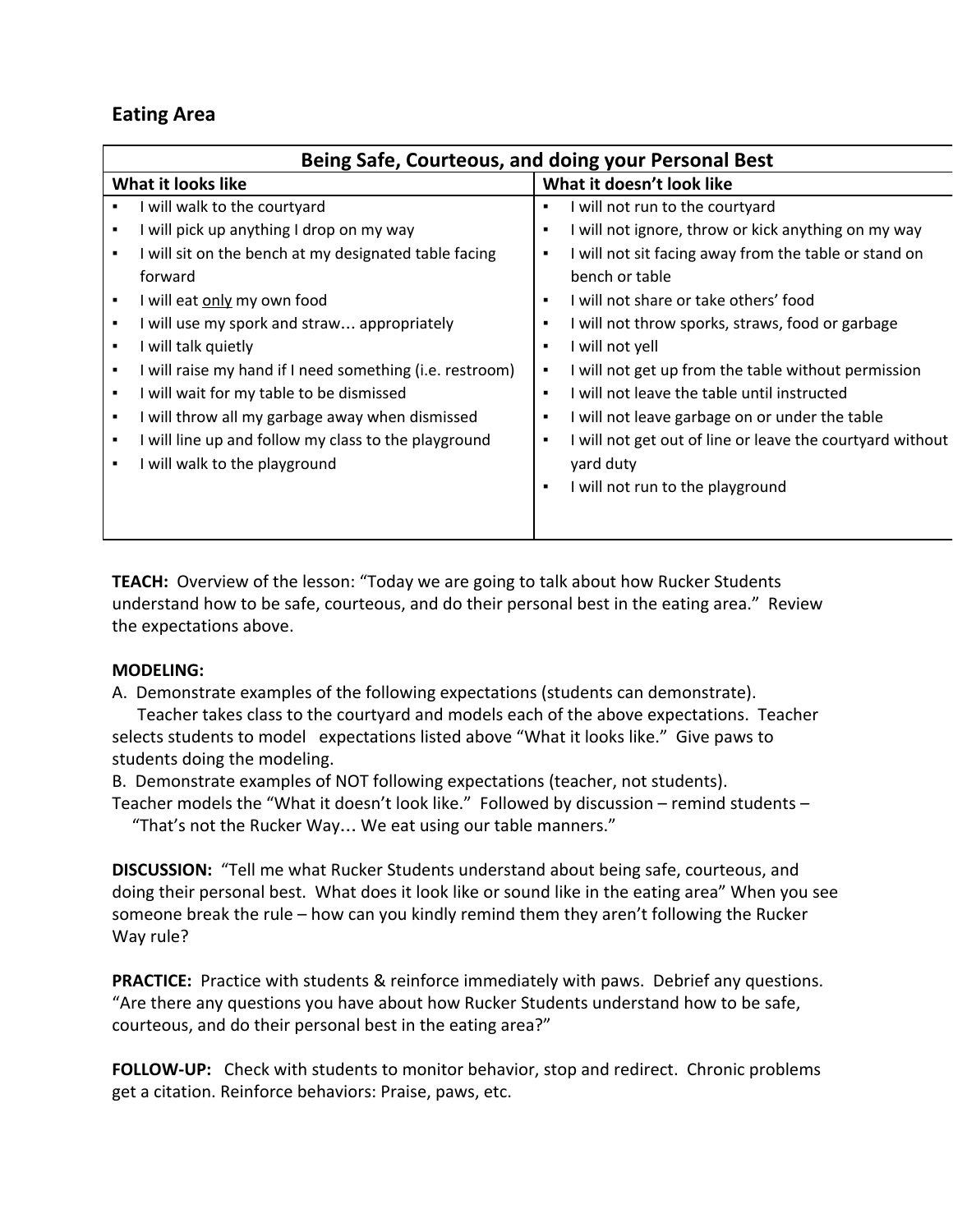### **Recess (Field)**

| Being Safe, Courteous, and doing your Personal Best                          |                                                            |  |  |
|------------------------------------------------------------------------------|------------------------------------------------------------|--|--|
| What it looks like                                                           | What it doesn't look like                                  |  |  |
| will run and play safely<br>٠                                                | I will not play rough<br>٠                                 |  |  |
| will listen for the whistle and follow directions                            | I will not tackle others<br>٠                              |  |  |
| I will use appropriate language, kind words                                  | I will not play tag<br>٠                                   |  |  |
| I will be aware of others' activities/games<br>٠                             | I will not use bad language, unkind words<br>٠             |  |  |
| will keep soccer games away from fences and                                  | I will not play soccer near the fences and classrooms<br>٠ |  |  |
| classrooms                                                                   | I will not run to my line after the bell rings<br>٠        |  |  |
| I will follow instructions when the bell rings and walk to<br>$\blacksquare$ | I will not forget my jacket/sweater<br>٠                   |  |  |
| the line                                                                     |                                                            |  |  |
| I will remember to bring in my jacket/sweater                                |                                                            |  |  |
|                                                                              |                                                            |  |  |

**TEACH:** Overview of the lesson: "Today we are going to talk about how Rucker Students understand how to be safe, courteous, and do their personal best on the field." Review the expectations above.

#### **MODELING:**

A. Demonstrate examples of the following expectations (students can demonstrate).

 Teacher takes class to grass area with a soccer ball, jackets and models each of the above expectations. Teacher selects students to model expectations listed above "What it looks like." Give paws to students doing the modeling.

B. Demonstrate examples of NOT following expectations (teacher, not students).

 Teacher models the "What it doesn't look like." Followed by discussion – remind students – "That's not the Rucker Way… We run and play safely."

**DISCUSSION:** "Tell me what Rucker Students understand about being safe, courteous, and doing your personal best. What does it look like or sound like on the grass area?" When you see someone break the rule – how can you kindly remind him or her they aren't following the Rucker Way rule?

**PRACTICE:** Practice with students & reinforce immediately with paws. Debrief any questions. "Are there any questions you have about how Rucker Students understand how to be safe, courteous, and do their personal best on the grass?"

**FOLLOW-UP:** Check with students to monitor behavior, stop and redirect. Chronic problems get a citation.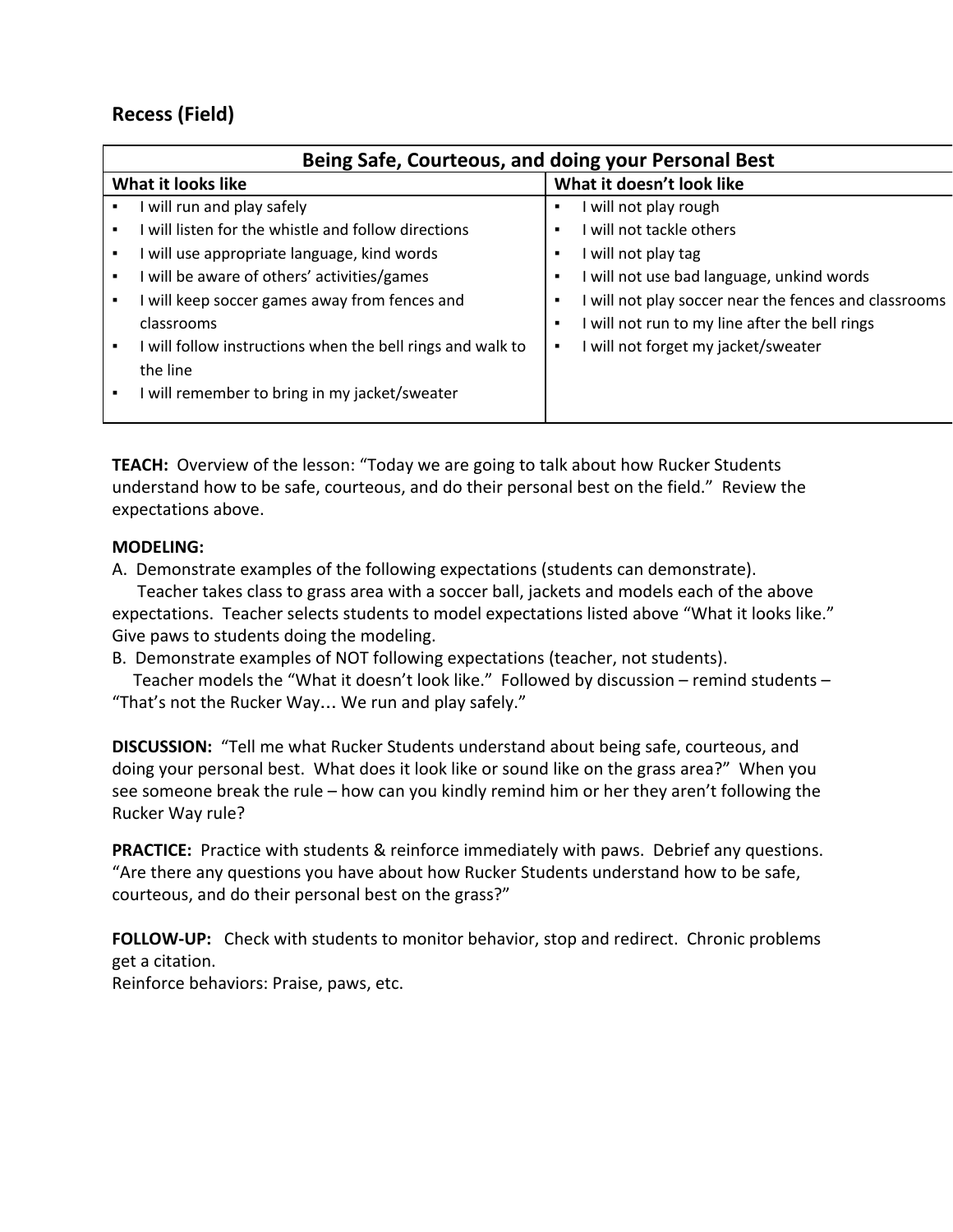### **Library**

|                    | Being Safe, Courteous, and doing your Personal Best     |                |                                                         |  |
|--------------------|---------------------------------------------------------|----------------|---------------------------------------------------------|--|
| What it looks like |                                                         |                | What it doesn't look like                               |  |
|                    | I will walk into the library quietly                    | ٠              | I will not run into the library                         |  |
|                    | I will carefully place my books on the counter with the | ٠              | I will not throw or slam my book on the counter         |  |
|                    | bar code up                                             | $\blacksquare$ | I will not wander around the library                    |  |
|                    | I will sit and wait for directions to be given          | ٠              | I will not talk during the read aloud                   |  |
|                    | I will sit quietly and listen to the read aloud         | ٠              | I will not put books back where they don't belong       |  |
|                    | I will appropriately use a shelf marker when choosing a |                |                                                         |  |
|                    | "Just Right" book                                       | ٠              | I will not be pushing or shoving in line                |  |
|                    | I will wait patiently in line to check out my book      | ٠              | I will not talk loudly                                  |  |
|                    | I will use a whisper voice                              | ٠              | I will not get up from my chair or the floor until      |  |
|                    | I will stay seated while I am reading my book           |                | directed to                                             |  |
|                    | I will push in my chair when it is time to leave        | ٠              | I will not leave my chair out                           |  |
|                    | I will carry my book(s) responsibly                     | ٠              | I will not swing my book around or carry it while it is |  |
|                    | I will report damaged books to the librarian or teacher |                | opened                                                  |  |
|                    |                                                         | ٠              | I will not damage the books                             |  |
|                    |                                                         |                |                                                         |  |
|                    |                                                         |                |                                                         |  |

**TEACH:** Overview of the lesson: "Today we are going to talk about how Rucker Students understand how to be safe, courteous, and do their personal best in the library." Review the expectations above.

#### **MODELING:**

A. Demonstrate examples of the following expectations (students can demonstrate).

 Teacher takes class to the library and models each of the above expectations. Teacher selects students to model expectations listed above "What it looks like." Give paws to students doing the modeling.

B. Demonstrate examples of NOT following expectations (teacher, not students).

Teacher models the "What it doesn't look like." Followed by discussion – remind students – "That's not the Rucker Way… We walk quietly in the library, treat books respectfully and use a whisper voice."

**DISCUSSION:** "Tell me what Rucker Students understand about being safe, respectful, responsible & smart. What does it look like or sound like in the library?" When you see someone break the rule – how can you kindly remind him or her they aren't following the Rucker Way rule?

**PRACTICE:** Practice with students & reinforce immediately with paws. Debrief any questions. "Are there any questions you have about how Rucker Students understand how to be safe, courteous, and do their personal best in the library?"

**FOLLOW-UP:** Check with students to monitor behavior, stop and redirect. Chronic problems get a citation. Reinforce behaviors: Praise, paws, etc.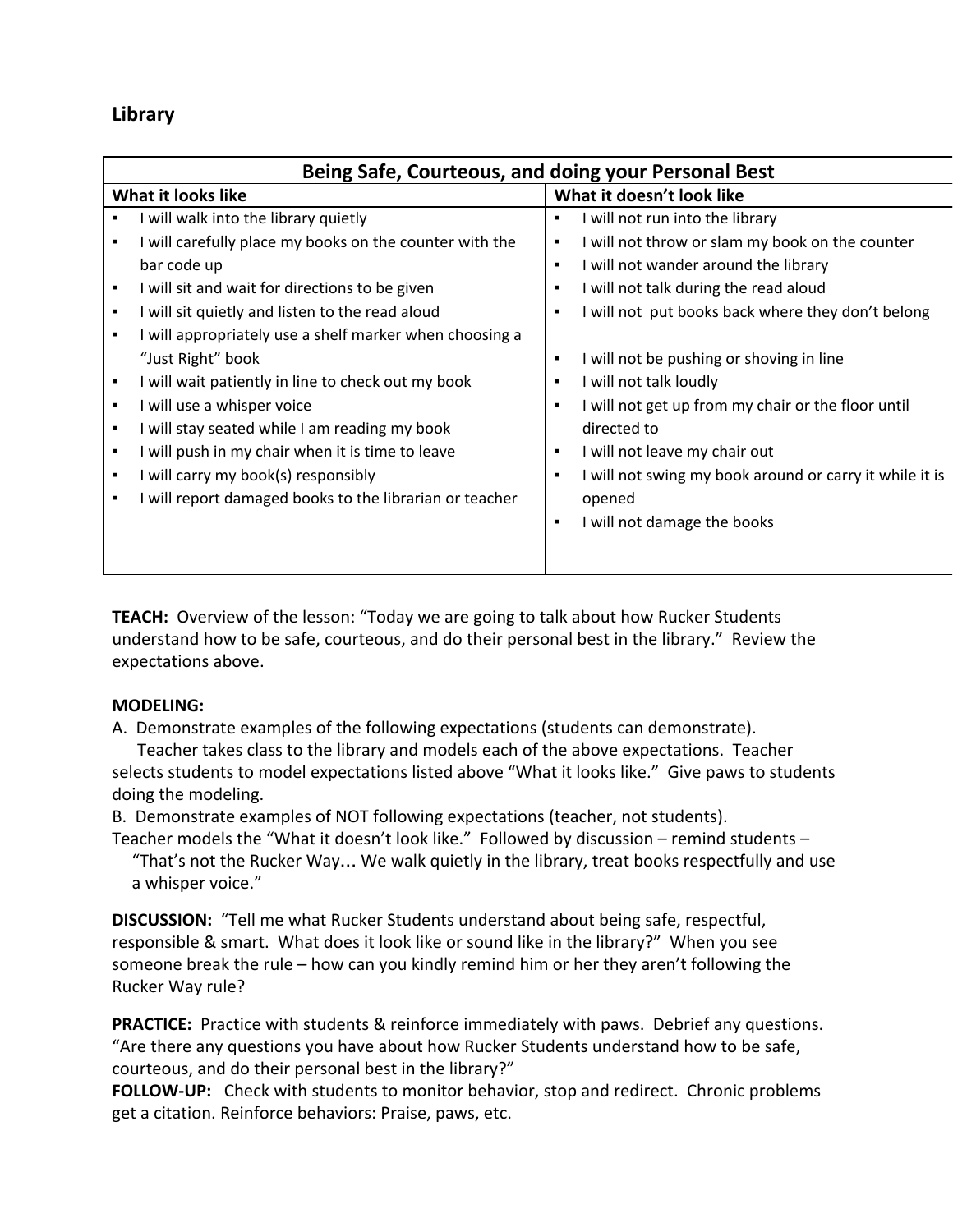### **Multipurpose Room (Cafeteria)**

| Being Safe, Courteous, and doing your Personal Best       |                                                              |  |  |
|-----------------------------------------------------------|--------------------------------------------------------------|--|--|
| What it looks like                                        | What it doesn't look like                                    |  |  |
| I will walk in quietly and sit down on my bottom          | will not run in the multipurpose room<br>٠                   |  |  |
| I will put playground equipment in appropriate places     | will not play with playground equipment                      |  |  |
| will use a quiet voice                                    | will not yell, shout or scream                               |  |  |
| I will face forward with my hands in my lap               | I will not turn and play with my neighbor                    |  |  |
| will sit quietly and wait for my class to be called       | I will not be rude waiting for my classes turn               |  |  |
| I will listen to the meal choices to select quickly       | I will not take my time selecting my meal                    |  |  |
| will remember to get all my meal items and utensils       | I will not forget my meal items<br>٠                         |  |  |
| will learn my number and enter it quickly                 | I will not rely on someone else for my number                |  |  |
| I will carry all my items carefully with two hands to the | I will not drop my meal or items, if I do - I will pick<br>٠ |  |  |
| table                                                     | them up                                                      |  |  |
| I will walk to the table                                  | I will not run to the table                                  |  |  |
|                                                           |                                                              |  |  |

**TEACH:** Overview of the lesson: "Today we are going to talk about how Rucker Students understand how to be safe, courteous, and do their personal best in the multipurpose room." Review the expectations above.

#### **MODELING:**

A. Demonstrate examples of the following expectations (students can demonstrate).

 Teacher takes class to the multipurpose room and models each of the above expectations. Teacher selects students to model expectations listed above "What it looks like." Give paws to students doing the modeling.

B. Demonstrate examples of NOT following expectations (teacher, not students).

Teacher models the "What it doesn't look like." Followed by discussion – remind students –

"That's not the Rucker Way… We walk into the multipurpose room, sit quietly, select our food and walk carefully with our meal to the tables."

**DISCUSSION:** "Tell me what Rucker Students understand about being safe, courteous and doing their personal best... What does it look like or sound like in the multipurpose room?" When you see someone break the rule – how can you kindly remind him or her they aren't following the Rucker Way rule?

**PRACTICE:** Practice with students & reinforce immediately with paws. Debrief any questions. "Are there any questions you have about how Rucker Students understand how to be safe, courteous, and do their personal best in the multipurpose room?"

**FOLLOW-UP:** Check with students to monitor behavior, stop and redirect. Chronic problems get a citation.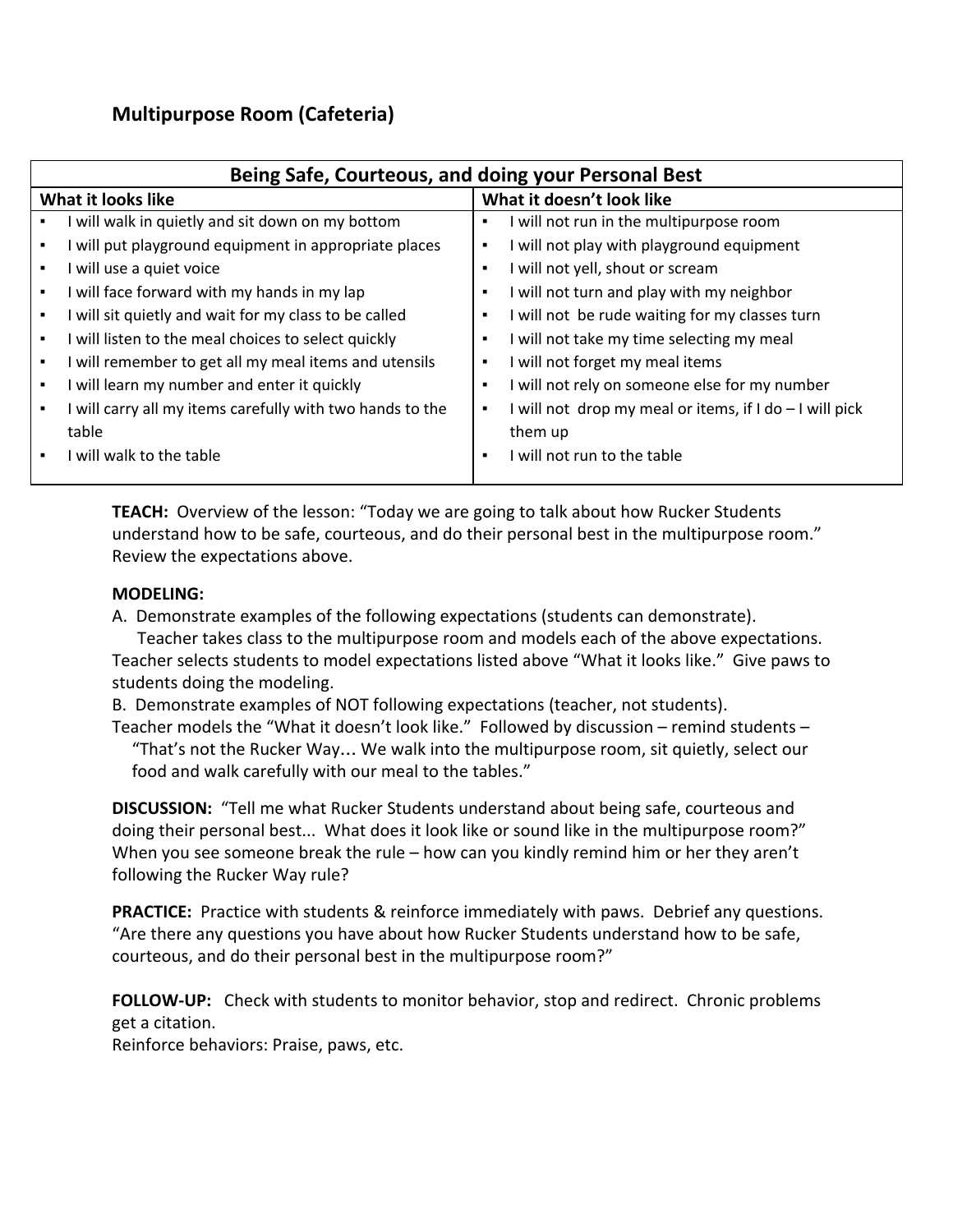### **Multipurpose Room (Assemblies)**

|                    | Being Safe, Courteous, and doing your Personal Best          |                |                                                         |  |
|--------------------|--------------------------------------------------------------|----------------|---------------------------------------------------------|--|
| What it looks like |                                                              |                | What it doesn't look like                               |  |
|                    | I will walk in quietly in a straight line and sit down on my |                | I will not run in the multipurpose room                 |  |
|                    | bottom                                                       | п              | I will not play with playground equipment               |  |
|                    | I will put playground equipment in appropriate places as     | ٠              | I will not yell, shout or scream                        |  |
|                    | needed                                                       | ٠              | I will not turn and play with my neighbor               |  |
|                    | I will use a quiet voice                                     | ٠              | I will not be rude while waiting with my class          |  |
| ٠                  | I will face forward with my hands in my lap                  | п              | I will not talk or interrupt while directions are given |  |
|                    | I will sit quietly and patiently with my class               | $\blacksquare$ | I will not be distracted or distract others             |  |
| ٠                  | I will listen for directions                                 | п              | I will not whistle, scream or yell                      |  |
|                    | I will be an active listener                                 |                |                                                         |  |
|                    | I will applaud appropriately                                 |                |                                                         |  |
|                    |                                                              |                |                                                         |  |
|                    |                                                              |                |                                                         |  |

**TEACH:** Overview of the lesson: "Today we are going to talk about how Rucker Students understand how to be safe, courteous, and do their personal best in the multipurpose room during an assembly." Review the expectations above.

### **MODELING:**

A. Demonstrate examples of the following expectations (students can demonstrate).

 Teacher takes class to the multipurpose room and models each of the above expectations. Teacher selects students to model expectations listed above "What it looks like." Give paws to students doing the modeling.

B. Demonstrate examples of NOT following expectations (teacher, not students).

Teacher models the "What it doesn't look like." Followed by discussion – remind students – "That's not the Rucker Way… We walk into the multipurpose room, sit quietly, and wait for directions."

**DISCUSSION:** "Tell me what Rucker Students understand about being safe, respectful, responsible & smart. What does it look like or sound like in the multipurpose room?" When you see someone break the rule – how can you kindly remind him or her they aren't following the Rucker Way rule?

**PRACTICE:** Practice with students & reinforce immediately with paws. Debrief any questions. "Are there any questions you have about how Rucker Students understand how to be safe, courteous, and do their personal best in the multipurpose room?"

**FOLLOW-UP:** Check with students to monitor behavior, stop and redirect. Chronic problems get a citation. Reinforce behaviors: Praise, paws, etc.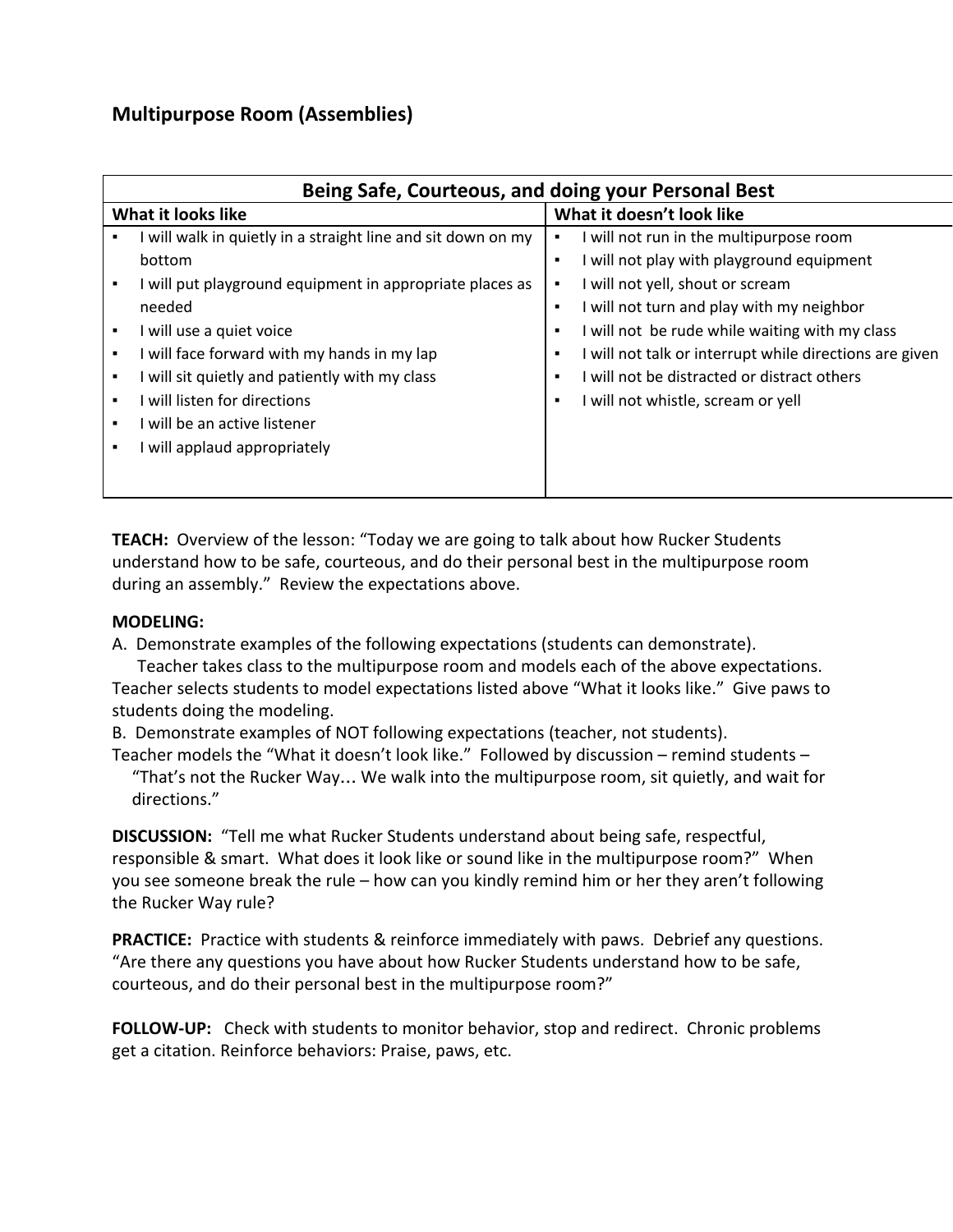### **Office**

| Being Safe, Courteous, and doing your Personal Best        |                                                                       |  |  |
|------------------------------------------------------------|-----------------------------------------------------------------------|--|--|
| What it looks like                                         | What it doesn't look like                                             |  |  |
| I will have a pass or note from an adult                   | I will not come to the office without a note or pass<br>٠             |  |  |
| I will walk to the front counter quietly<br>$\blacksquare$ | I will not run or shout coming into the office<br>$\blacksquare$      |  |  |
| will respectfully wait my turn to be helped                | I will not enter the office area without permission<br>$\blacksquare$ |  |  |
| I will hand the pass to an office staff person             | I will not throw the pass on the counter<br>٠                         |  |  |
| I will use an inside voice<br>$\blacksquare$               | I will not be loud and disruptive<br>٠                                |  |  |
| I will stay seated in the student designated area          | I will not wander around<br>п                                         |  |  |
| I will sit quietly and do my work                          | I will not be distracted or distract others<br>٠                      |  |  |
| will speak when I am spoken to by the office staff         | I will not interrupt the office staff<br>٠                            |  |  |
| will leave and close the door quietly when I am excused    | I will not slam the door                                              |  |  |
|                                                            |                                                                       |  |  |
|                                                            |                                                                       |  |  |

**TEACH:** Overview of the lesson: "Today we are going to talk about how Rucker Students understand how to be safe, courteous, and do their personal best in the office." Review the expectations above.

### **MODELING:**

A. Demonstrate examples of the following expectations (students can demonstrate).

 Teacher takes class to the office and models each of the above expectations. Teacher selects students to model expectations listed above "What it looks like." Give paws to students doing the modeling.

B. Demonstrate examples of NOT following expectations (teacher, not students).

Teacher models the "What it doesn't look like." Followed by discussion – remind students –

"That's not the Rucker Way… We will walk quietly up the office counter and hand our office pass or note to the office staff."

**DISCUSSION:** "Tell me what Rucker Students understand about being safe, respectful, responsible & smart. What does it look like or sound like in the office?" When you see someone break the rule – how can you kindly remind him or her they aren't following the Rucker Way rule?

**PRACTICE:** Practice with students & reinforce immediately with paws. Debrief any questions. "Are there any questions you have about how Rucker Students understand how to be safe, courteous, and do their personal best in the office?"

**FOLLOW-UP:** Check with students to monitor behavior, stop and redirect. Chronic problems get a citation.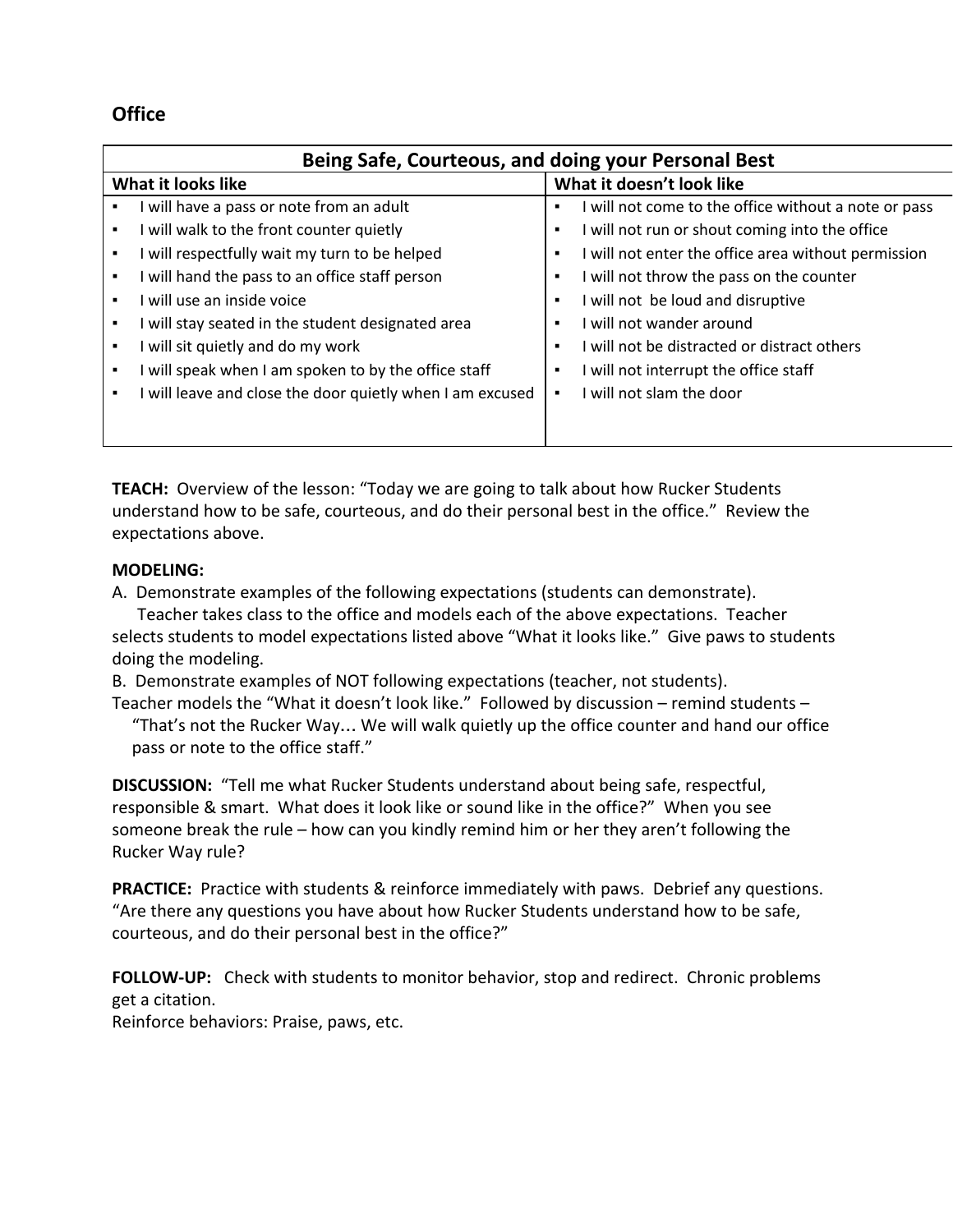### **Restroom**

| Being Safe, Courteous, and doing your Personal Best         |                                                           |  |
|-------------------------------------------------------------|-----------------------------------------------------------|--|
| What it looks like                                          | What it doesn't look like                                 |  |
| I will use the restroom during recess, before the bell      | will not use the restroom after the bell rings<br>٠       |  |
| rings                                                       | I will not run into the restroom<br>٠                     |  |
| I will walk in quietly and take care of business            | I will not flush anything but toilet paper (i.e. apples)  |  |
| I will use the toilet and flush the toilet                  | I will not play in the sink, splash water, make paper     |  |
| I will wash hands with soap, dry hands with a paper         | wads, and not throw paper towels on the ground or in      |  |
| towel and throw the paper towel in the garbage              | the toilet                                                |  |
| I will lock my stall and unlock it when I leave             | I will not look under/over stalls<br>٠                    |  |
| I will use the stall/urinal one at a time                   | I will not share a stall/urinal with others               |  |
| I will respect others' privacy                              | I will not bother others<br>٠                             |  |
| I will leave promptly                                       | I will not play in the restroom<br>٠                      |  |
| I will leave the restroom clean and notify an adult if<br>٠ | I will not write on the walls/damage the restroom or<br>٠ |  |
| there is a need                                             | graffiti                                                  |  |
|                                                             |                                                           |  |

**TEACH:** Overview of the lesson: "Today we are going to talk about how Rucker Students understand how to be safe, courteous, and do their personal best in the restroom." Review the expectations above.

### **MODELING:**

A. Demonstrate examples of the following expectations (students can demonstrate).

 Teacher takes class to the restroom and models each of the above expectations. Teacher selects students to model expectations listed above "What it looks like." Give paws to students doing the modeling.

B. Demonstrate examples of NOT following expectations (teacher, not students).

 Teacher models the "What it doesn't look like." Followed by discussion – remind students – "That's not the Rucker Way… We do our business, wash hands and leave promptly."

**DISCUSSION:** "Tell me what Rucker Students understand about being safe, respectful, responsible & smart. What does it look like or sound like in the restroom?" When you see someone break the rule – how can you kindly remind him or her they aren't following the Rucker Way rule?

**PRACTICE:** Practice with students & reinforce immediately with paws. Debrief any questions. "Are there any questions you have about how Rucker Students understand how to be safe, courteous, and do their personal best in the restroom?"

**FOLLOW-UP:** Check with students to monitor behavior, stop and redirect. Chronic problems get a citation.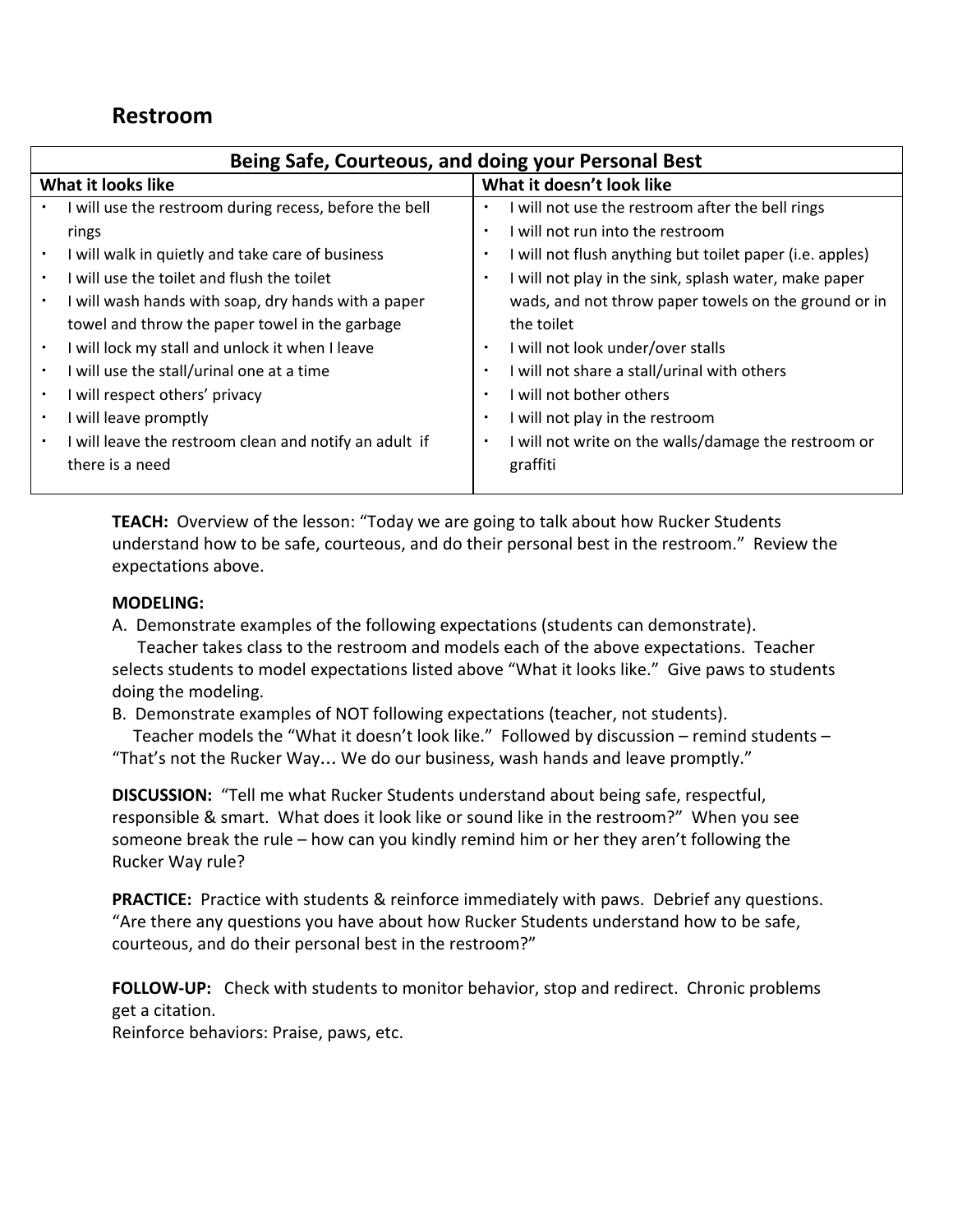## **Recess (Playground)**

| Being Safe, Courteous, and doing your Personal Best             |                                                                 |
|-----------------------------------------------------------------|-----------------------------------------------------------------|
| What it looks like                                              | What it doesn't look like                                       |
| I will walk and play safely<br>٠                                | I will not go up on the slide<br>٠                              |
| I will listen for the whistle and follow directions             | I will not tackle others, play rough, or play tag<br>٠          |
| I will use appropriate language, kind words                     | I will not go the wrong way on the structures<br>$\blacksquare$ |
| I will wait my turn                                             | I will not run in the tanbark<br>$\blacksquare$                 |
| I will go in the correct direction on the structures            | I will not use bad language, unkind words<br>$\blacksquare$     |
| I will use the swings safely on my bottom and count to          | I will not forget my jacket/sweater<br>$\blacksquare$           |
| 25                                                              | I will not cut in front of somebody else<br>٠                   |
| I will go down the slide on my bottom, one at a time            | I will not push other students<br>$\blacksquare$                |
| I will follow instructions when the bell rings and walk to<br>٠ | I will not swing on my belly or stand on swing<br>٠             |
| the line                                                        |                                                                 |
| I will remember to bring in my jacket/sweater                   |                                                                 |
|                                                                 |                                                                 |

**TEACH:** Overview of the lesson: "Today we are going to talk about how Rucker Students understand how to be safe, courteous, and do their personal best on the tanbark." Review the expectations above.

#### **MODELING:**

A. Demonstrate examples of the following expectations (students can demonstrate).

 Teacher takes class to tanbark with jackets and models each of the above expectations. Teacher selects students to model expectations listed above "What it looks like." Give paws to students doing the modeling.

B. Demonstrate examples of NOT following expectations (teacher, not students).

 Teacher models the "What it doesn't look like." Followed by discussion – remind students – "That's not the Rucker Way… We walk on the tanbark."

**DISCUSSION:** "Tell me what Rucker Students understand about being safe, courteous and doing their personal best... What does it look like or sound like on the playground?" When you see someone break the rule – how can you kindly remind him or her they aren't following the Rucker Way rule?

**PRACTICE:** Practice with students & reinforce immediately with paws. Debrief any questions. "Are there any questions you have about how Rucker Students understand how to be safe, courteous, and do their personal best on the playground?"

**FOLLOW-UP:** Check with students to monitor behavior, stop and redirect. Chronic problems get a citation. Reinforce behaviors: Praise, paws, etc.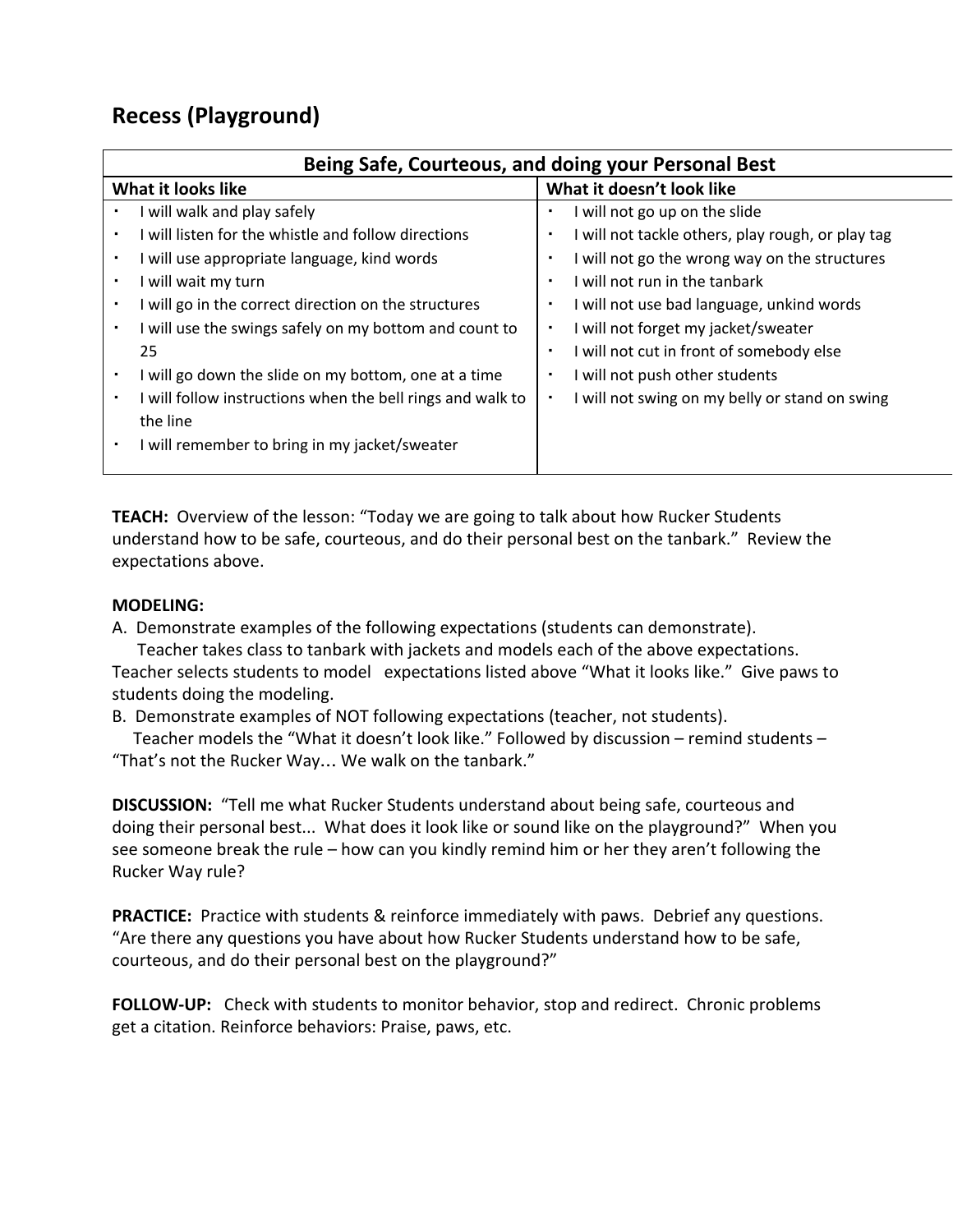### **Rainy Day Arrival**

| Being Safe, Courteous, and doing your Personal Best           |                                                         |  |
|---------------------------------------------------------------|---------------------------------------------------------|--|
| What it looks like                                            | What it doesn't look like                               |  |
| Arrival                                                       | Arrival                                                 |  |
| I will arrive to school on time                               | I will not be late<br>٠                                 |  |
| I will walk safely, use crosswalks and walk on the sidewalks  | I will not run in the street or parking lot<br>٠        |  |
| I will enter through the multipurpose room                    | I will not enter through the office                     |  |
| I will get breakfast or go to my designated class area in the | I will not loiter around the restroom or hallways<br>٠  |  |
| hallway                                                       | I will not shout or scream in the hallway               |  |
| I will sit in my designated class area<br>٠                   | I will not sit with my feet out in the hallway<br>٠     |  |
| I will sit quietly with my legs crossed with my backpack      | I will not touch others<br>$\blacksquare$               |  |
| next to me or in my lap                                       | I will not talk or interrupt while directions are given |  |
| I will listen to the adults and Safety Patrol                 |                                                         |  |

**TEACH:** Overview of the lesson: "Today we are going to talk about how Rucker Students understand how to be safe, courteous, and do their personal best during arrival on a rainy day." Review the expectations above.

### **MODELING:**

A. Demonstrate examples of the following expectations (students can demonstrate).

 Teacher takes class to the arrival and dismissal areas and models each of the above expectations. Teacher selects students to model expectations listed above "What it looks like." Give paws to students doing the modeling.

B. Demonstrate examples of NOT following expectations (teacher, not students).

Teacher models the "What it doesn't look like." Followed by discussion – remind students –

"That's not the Rucker Way… We walk to our class designated area to walk and talk or sit."

**DISCUSSION:** "Tell me what Rucker Students understand about being safe, respectful, responsible & smart. What does it look like or sound like in the rainy day arrival areas?" When you see someone break the rule – how can you kindly remind them they aren't following the Rucker Way rule?

**PRACTICE:** Practice with students & reinforce immediately with paws. Debrief any questions. "Are there any questions you have about how Rucker Students understand how to be safe, courteous, and do their personal best in the rainy day arrival areas?"

**FOLLOW-UP:** Check with students to monitor behavior, stop and redirect. Chronic problems get a citation.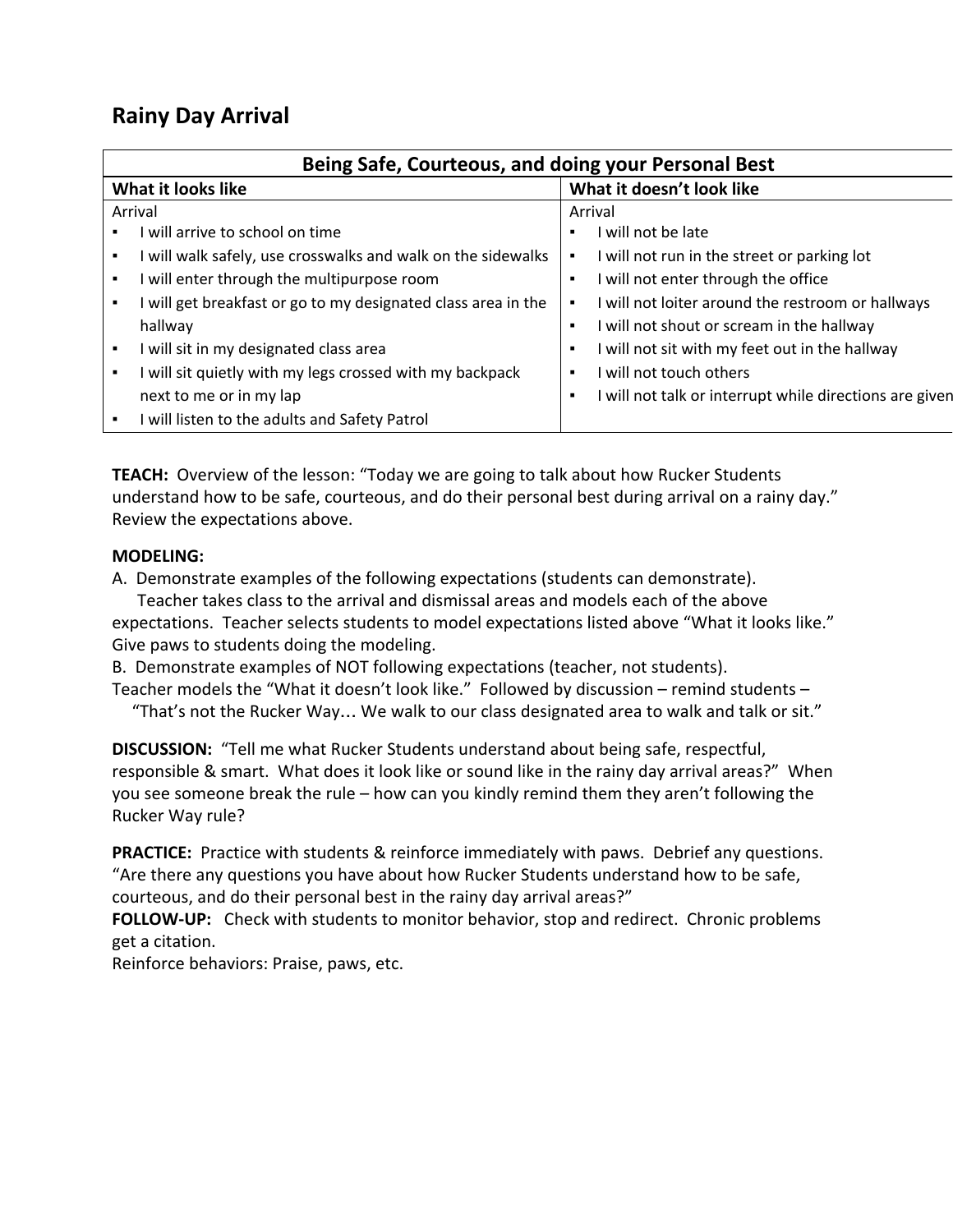### **Rainy Day Dismissal**

| Being Safe, Courteous, and doing your Personal Best                                                                                                                                                                                                                                                                                                                                                                                                                                                                                                                                                            |                                                                                                                                                                                                                                                                                                                                                                              |  |
|----------------------------------------------------------------------------------------------------------------------------------------------------------------------------------------------------------------------------------------------------------------------------------------------------------------------------------------------------------------------------------------------------------------------------------------------------------------------------------------------------------------------------------------------------------------------------------------------------------------|------------------------------------------------------------------------------------------------------------------------------------------------------------------------------------------------------------------------------------------------------------------------------------------------------------------------------------------------------------------------------|--|
| What it looks like                                                                                                                                                                                                                                                                                                                                                                                                                                                                                                                                                                                             | What it doesn't look like                                                                                                                                                                                                                                                                                                                                                    |  |
| Dismissal<br>I will walk in line with my class to my designated grade<br>level area<br>I will sit quietly by the office, in the multi-purpose room, or<br>under the eaves<br>I will sit or stand patiently in line with my class while<br>٠<br>waiting to be picked up<br>I will raise my hand when I see the person who is picking<br>٠<br>me up<br>I will come quickly when my name is called<br>٠<br>I will stay with my class in my designated area until I am<br>picked up<br>I will stay behind the grade level sign in a straight line<br>٠<br>will walk to the parking lot with my pick up person<br>٠ | Dismissal<br>I will not run<br>I will not scream, yell, chase others or swing<br>٠<br>anything around<br>I will not run to the person who is picking me up<br>٠<br>I will not go pick up my sibling(s)<br>٠<br>I will not sit side by side<br>$\blacksquare$<br>I will not visit with a friend in another class<br>٠<br>I will not run across the street or parking lot<br>٠ |  |
|                                                                                                                                                                                                                                                                                                                                                                                                                                                                                                                                                                                                                |                                                                                                                                                                                                                                                                                                                                                                              |  |

**TEACH:** Overview of the lesson: "Today we are going to talk about how Rucker Students understand how to be safe, courteous, and do their personal best during Rainy Day dismissal times." Review the expectations above.

### **MODELING:**

A. Demonstrate examples of the following expectations (students can demonstrate).

 Teacher takes class to the arrival and dismissal areas and models each of the above expectations. Teacher selects students to model expectations listed above "What it looks like." Give paws to students doing the modeling.

B. Demonstrate examples of NOT following expectations (teacher, not students).

Teacher models the "What it doesn't look like." Followed by discussion – remind students – "That's not the Rucker Way… We walk with our class, and patiently in our designated class area."

**DISCUSSION:** "Tell me what Rucker Students understand about being safe, respectful, responsible & smart. What does it look like or sound like during rainy day dismissal?" When you see someone break the rule – how can you kindly remind him or her they aren't following the Rucker Way rule?

**PRACTICE:** Practice with students & reinforce immediately with paws. Debrief any questions. "Are there any questions you have about how Rucker Students understand how to be safe, courteous, and do their personal best in the rainy day dismissal areas?"

**FOLLOW-UP:** Check with students to monitor behavior, stop and redirect. Chronic problems get a citation.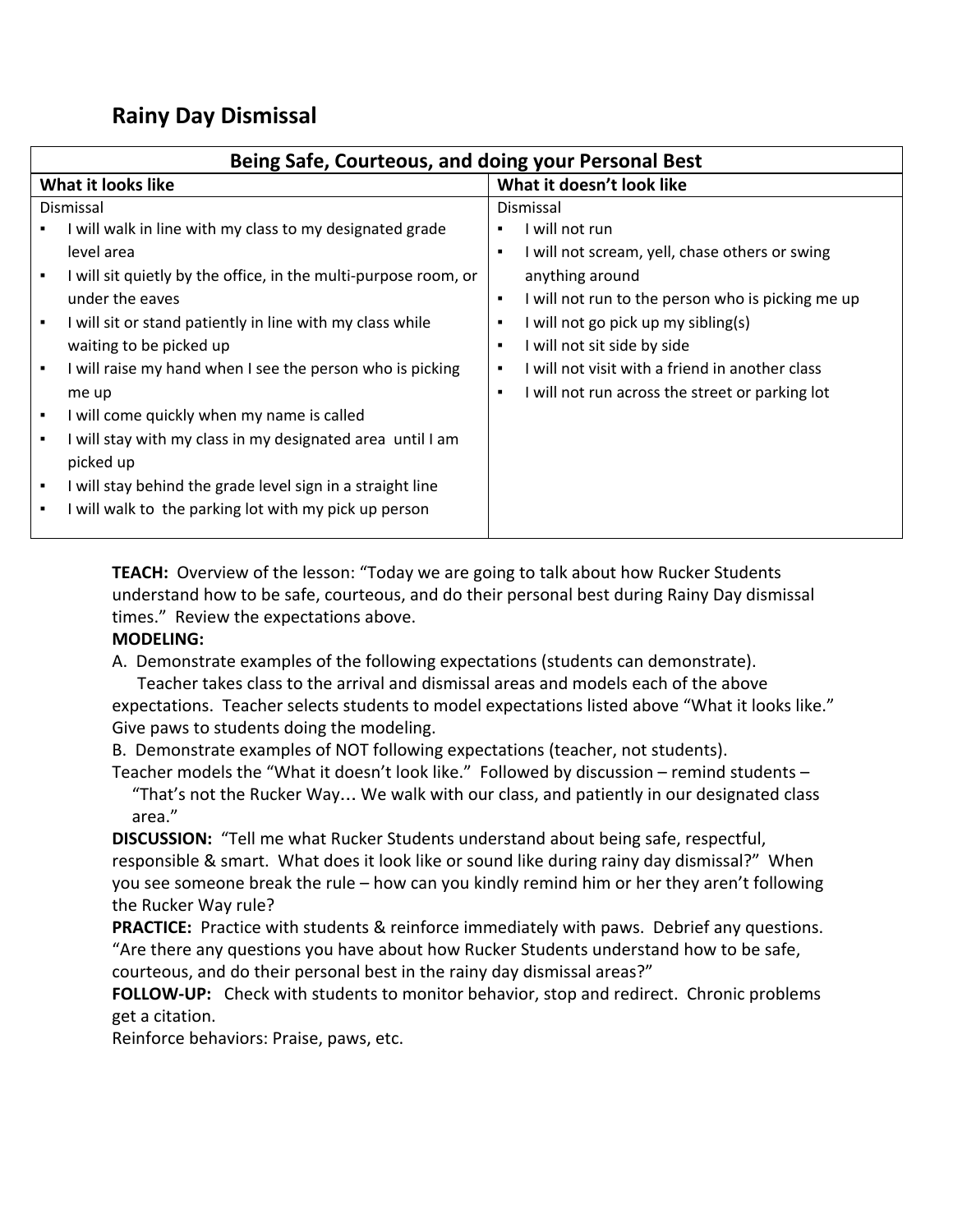### **Walk and Talk Recess**

| Being Safe, Courteous, and doing your Personal Best                          |                                                            |  |
|------------------------------------------------------------------------------|------------------------------------------------------------|--|
| What it looks like                                                           | What it doesn't look like                                  |  |
| I will walk                                                                  | I will not run on the blacktop                             |  |
| I will listen for the whistle and follow directions                          | I will not tackle others, play rough, or play tag          |  |
| I will use appropriate language, kind words<br>$\blacksquare$                | I will not play outside the boundaries                     |  |
| I will stay in the boundaries<br>$\blacksquare$                              | I will not play with any equipment                         |  |
| I will use the restroom & drink water during recess<br>$\blacksquare$        | I will not use bad language, unkind words                  |  |
| I will follow instructions when the bell rings and walk to<br>$\blacksquare$ | I will not forget my jacket/sweater                        |  |
| the line                                                                     | I will not cut in front of somebody else                   |  |
| I will remember to bring in my jacket/sweater                                | I will not wait until the bell rings to use restroom & get |  |
| I will eat my snack at the planter boxes                                     | water                                                      |  |
|                                                                              | will not eat while playing                                 |  |

**TEACH:** Overview of the lesson: "Today we are going to talk about how Rucker Students understand how to be safe, courteous, and do their personal best during Walk and Talk Recess." Review the expectations above.

### **MODELING:**

A. Demonstrate examples of the follow expectations (students can demonstrate).

 Teacher takes class to blacktop jackets and model each of the above expectations. Teacher selects students to model expectations listed above "What it looks like." Give paws to students doing the modeling.

B. Demonstrate examples of NOT following expectations (teacher, not students).

 Teacher models the "What it doesn't look like." Followed by discussion – remind students – "That's not the Rucker Way… We walk on the blacktop."

**DISCUSSION:** "Tell me what Rucker Students understand about being safe, courteous, and doing your personal best.. What does it look like or sound like when you are walking and talking?" When you see someone break the rule – how can you kindly remind them they aren't following the Rucker Way rule.

**PRACTICE:** Practice with students & reinforce immediately with paws. Debrief any questions. "Are there any questions you have about how Rucker Students understand how to be safe, courteous, and do their personal best during walk and talk recess?"

**FOLLOW-UP:** Check with students to monitor behavior, stop and redirect. Chronic problems get a citation.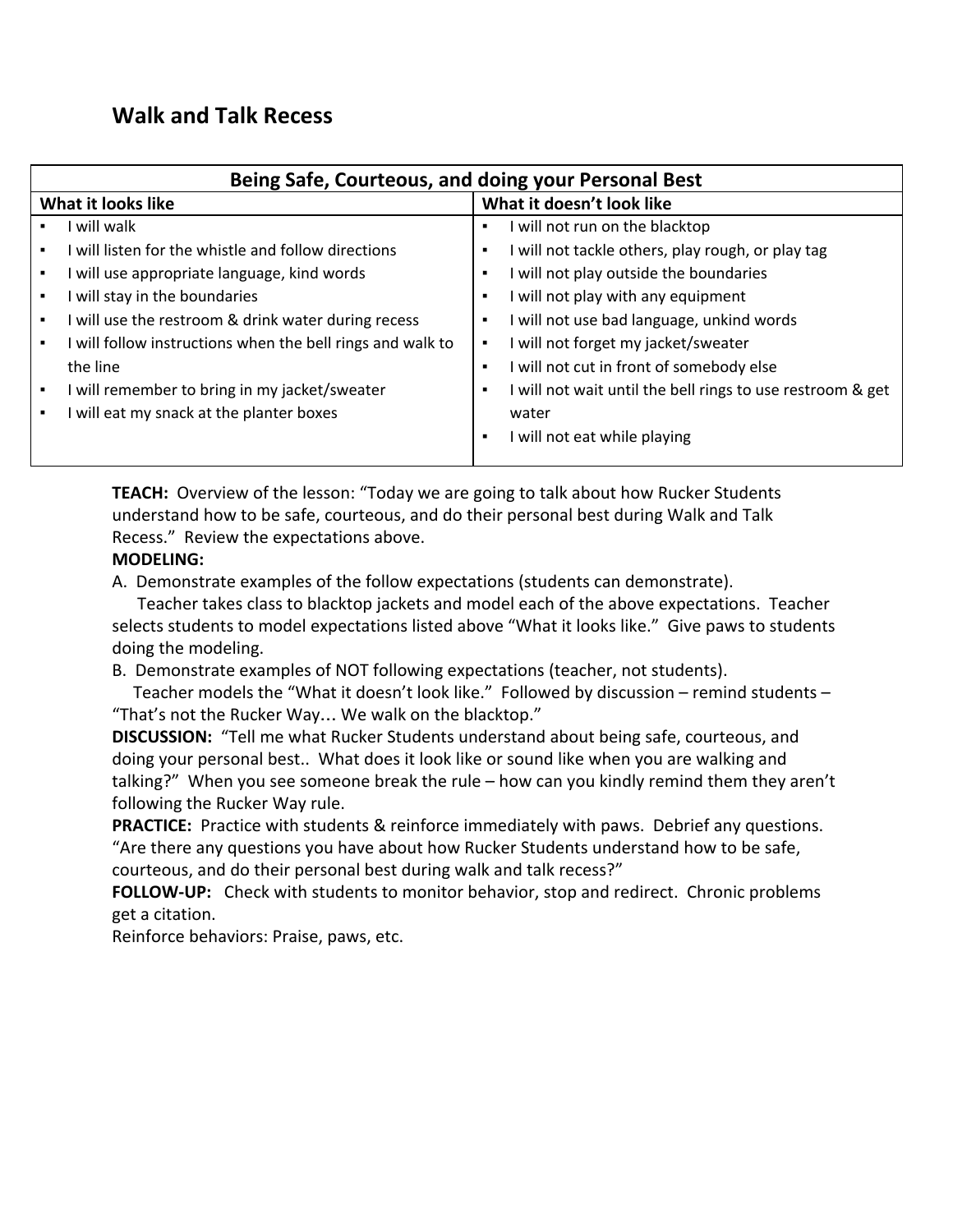### **Acknowledgment System**

#### **Why do we want to recognize expected behavior?**

It is not enough just to teach expected behavior, we also need to regularly recognize and reward students for engaging in appropriate behavior. Research has shown that recognizing students for engaging in expected behavior is even more important than catching students breaking the rules. In fact, research on effective teaching has found that teachers should engage in a rate of 4 positive interactions with students to every 1 negative interaction (**4:1 ratio**). As staff, it is very easy to be caught up focusing on catching students engaging in negative behavior. The goal of an acknowledgment system is to increase the number of positive interactions that all school staff have with students.

At Rucker, we use Cougar Paws to acknowledge students for appropriate behavior. Through this program, we hand out Cougar Paws to students for meeting expectations.

When recognizing students with a Cougar Paw, it is important to identify specifically what behavior the student engaged in and link it to the appropriate school rule. On a daily basis, a student can earn Cougar Paws when they are seen being *Safe*, *Courteous* or *Doing Their Personal Best*. For example:

### **Sebastian, I wanted to thank you for helping pick up the books someone knocked on the floor, you were being very courteous and it really helped me out. Here is a Cougar Paw.**

Ideally, students should be given tickets immediately following the behavior and be told exactly why they received the token. In order to promote expected behavior it is important that students know when and why they are being acknowledged.

#### **Who should be handing out acknowledgment tokens?**

All staff in the school should be provided with the acknowledgment tokens, including General and Special Education teachers, Classified staff, yard supervisors, and even substitute teachers.

#### **How many tickets should be given out?**

The goal is for the program to touch all students in the school. All students should feel like they have a good chance of being recognized for good behavior. Even the most challenging students engage in appropriate behavior much of the time. The challenging students probably have more to benefit from such a program than other students do. A supply of Cougar Paws can be found in the staff room. This is a school-wide effort to positively reinforce student behavior.

Teachers are responsible for making sure each student has a Cougar Paw Reward Form (located in the handbook) that students can keep with their Cougar Paws.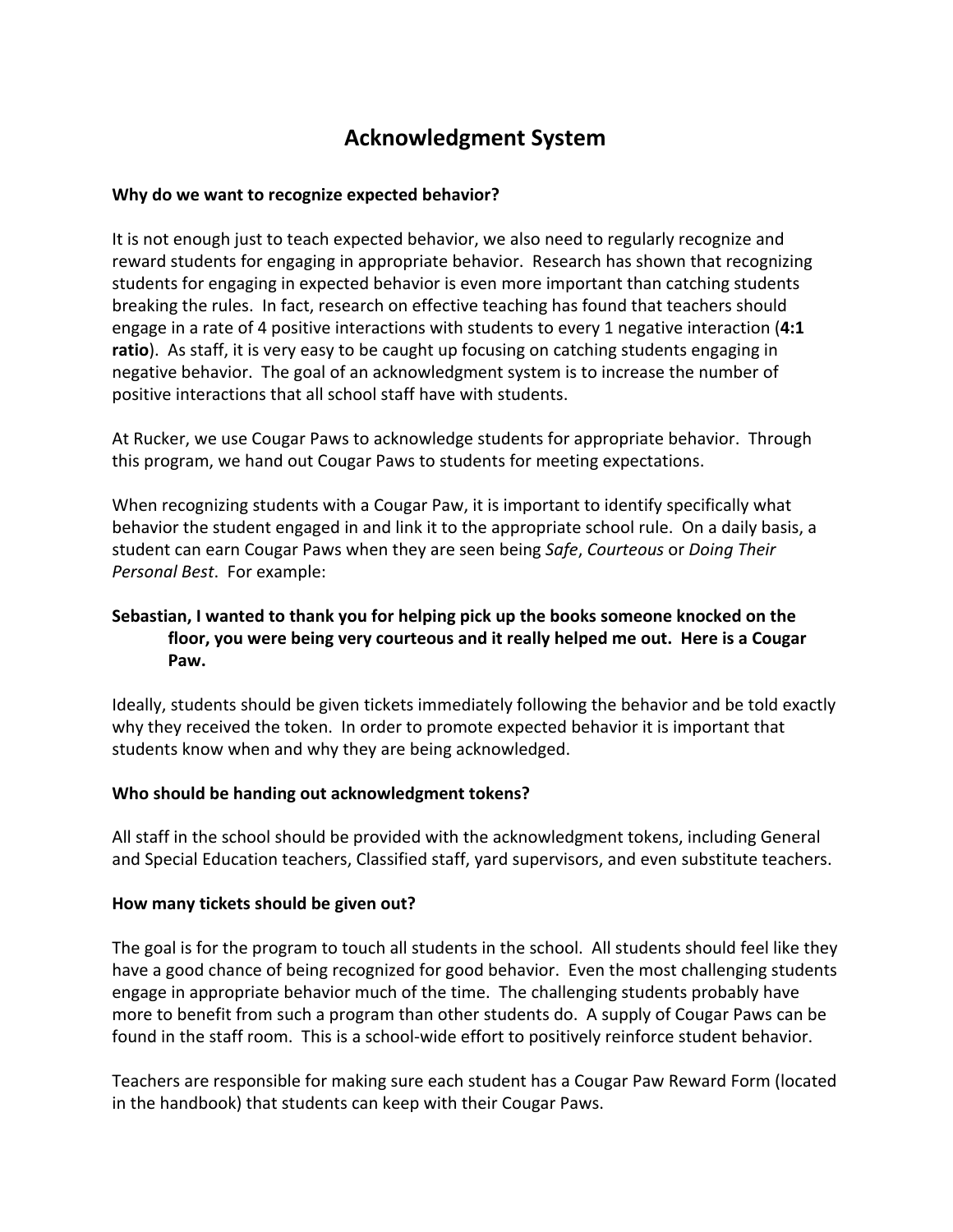# **Cougar Paw Reward Tickets**

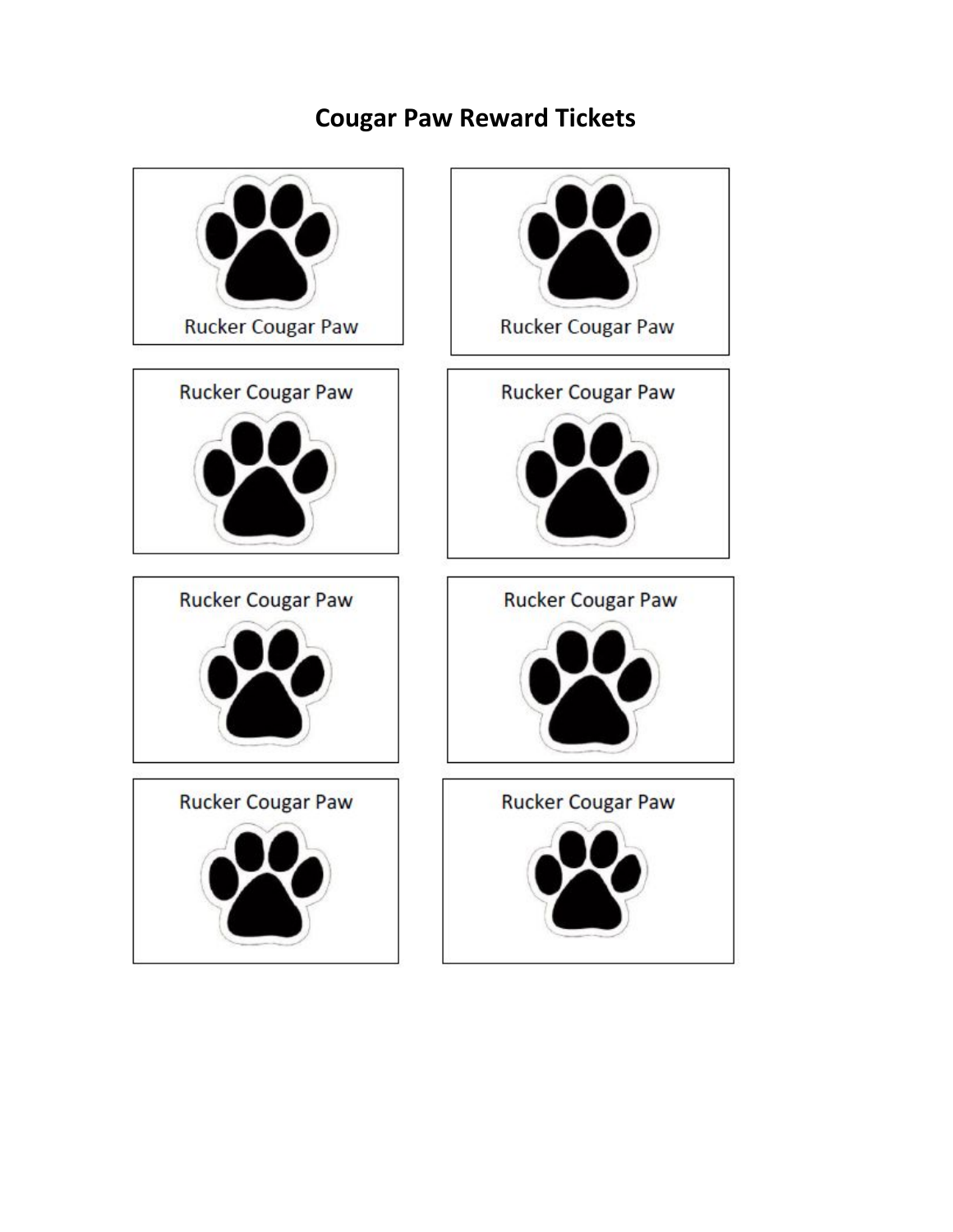# **Cougar Paws Reward Form**

| <u>10 paws</u>                                                                                                                                    | <u>40 paws</u>                             |
|---------------------------------------------------------------------------------------------------------------------------------------------------|--------------------------------------------|
| • Front of class line for a                                                                                                                       | • VIP Lunch                                |
| day                                                                                                                                               | • Sit at the Cougar Paw                    |
| • Positive note home                                                                                                                              | table for one day                          |
| Teacher created reward                                                                                                                            | • Teacher created reward                   |
| <u>15 paws</u>                                                                                                                                    | 50 paws                                    |
| • "Shout out" in the                                                                                                                              | • Cafeteria line leader for a              |
| <b>Morning Announcements</b>                                                                                                                      | day                                        |
| • Classroom note deliver                                                                                                                          | • "Wall of Fame" in the                    |
| for a day                                                                                                                                         | multipurpose room                          |
| • Teacher created reward                                                                                                                          | • Teacher created reward                   |
| <b>30 paws</b><br>Homework pass<br>Student helper for part of<br>$\bullet$<br>a day(3rd, 4th, or 5th<br>graders only)<br>• Teacher created reward | Date<br>Redeemed:<br>Teacher<br>Signature: |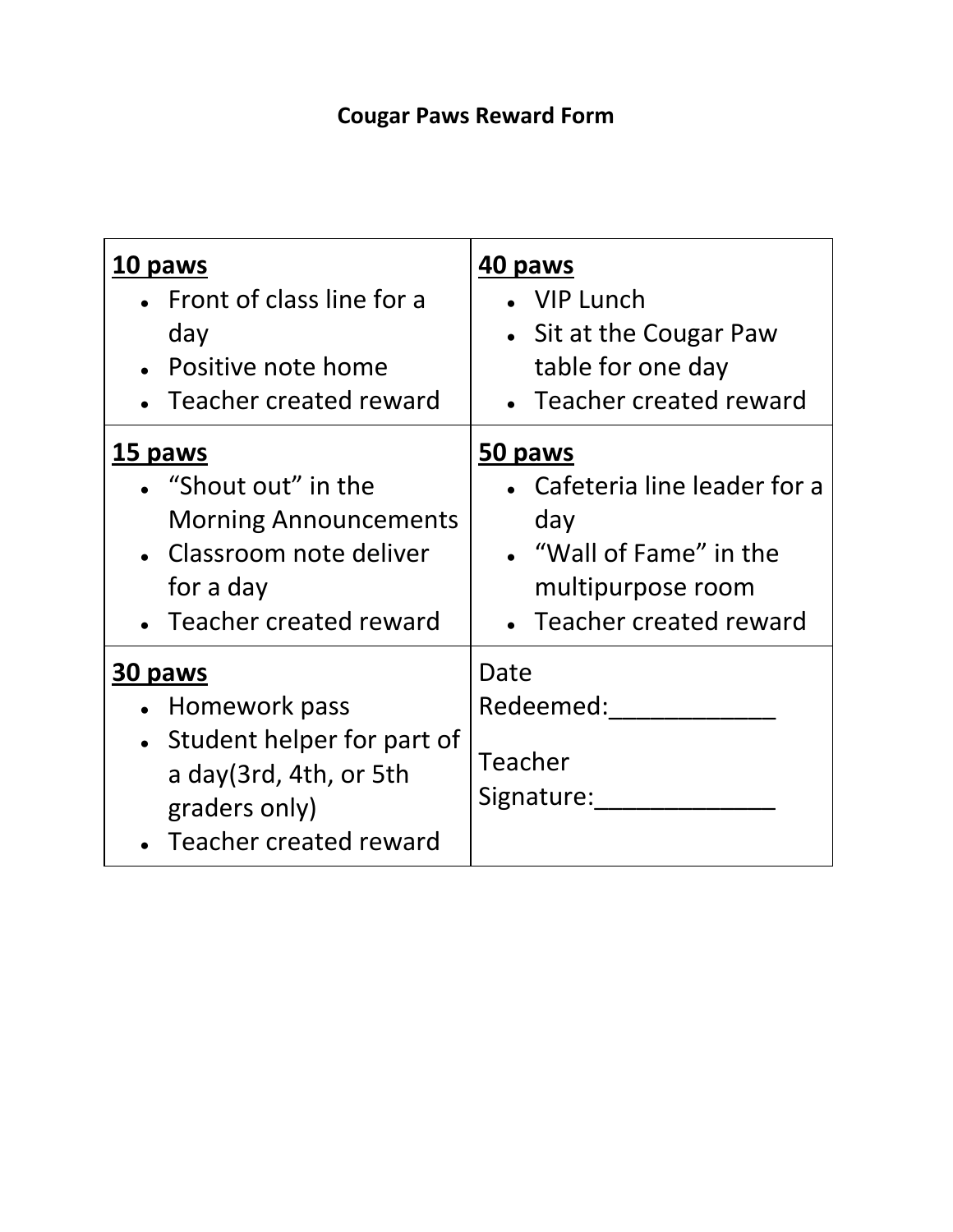Dear Parents or Guardians,

Your child has worked hard demonstrating character skills and dedication to their work in order to earn multiple cougar paws. Their hard work has been rewarded with the prize on the front of this paper. We know that they will also be rewarded with success. Please also celebrate their hard work by acknowledging their on task behavior. Thank you for your support in motivating your child.

Rucker Staff

Estimados Padres,

Su hijo ha trabajado mucho demostrando habilidades de carácter y dedicación a su palabra a fin de ganar múltiple patas de pumas. Su trabajo duro ha sido premiado con el premio en frente de este documento. Sabemos que también serán recompensados con éxito. Por favor, también celebran su duro trabajo por medio de reconocer su tarea de comportamiento. Gracias por su apoyo en motivar a su hijo.

Personal de Rucker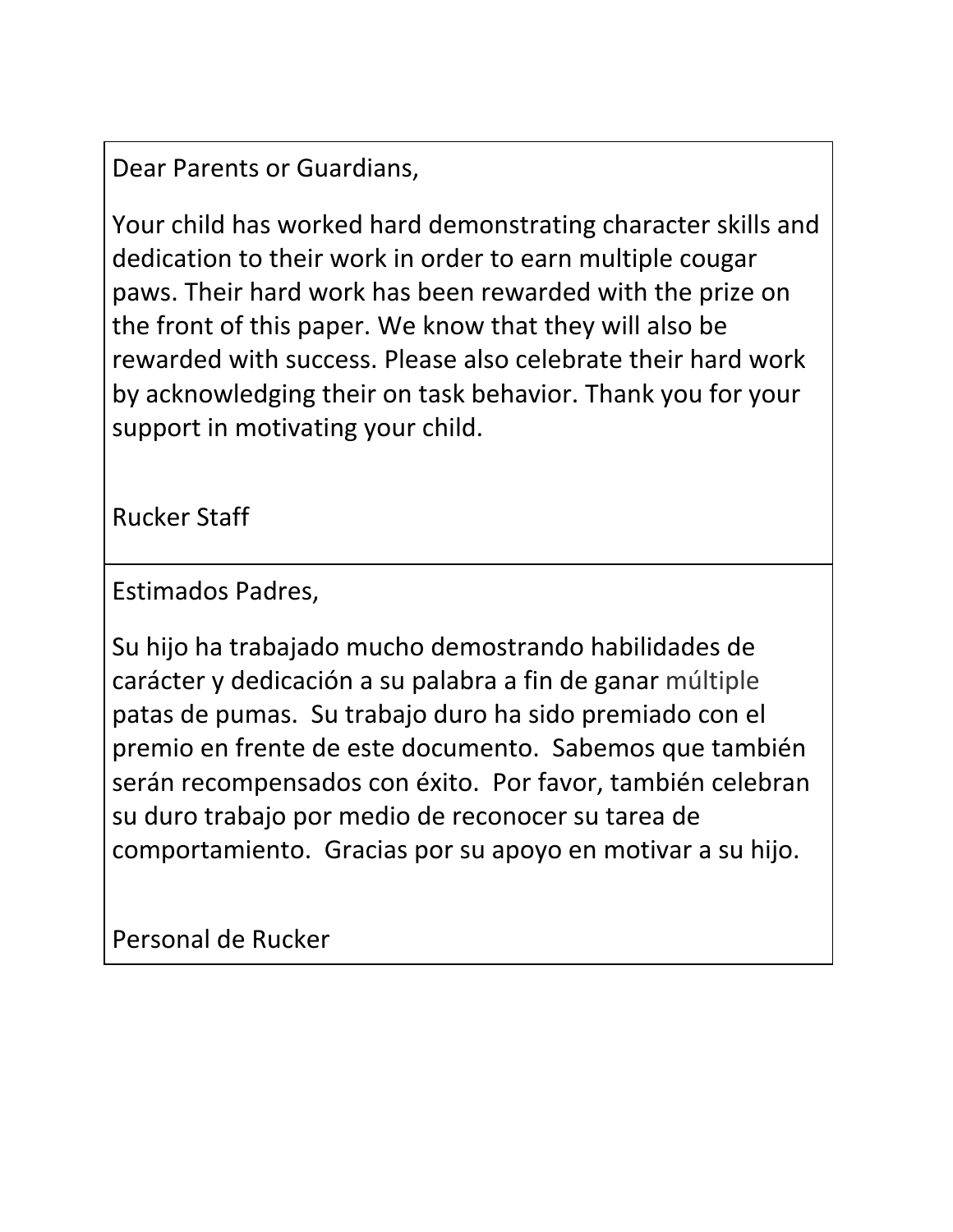### **Caring Cougars**

Caring Cougars will be given to students who demonstrate a character that goes beyond expectations. They are just not given for meeting expectations and following the rules. The reason the student is receiving the Caring Cougar should be written on the certificate and will be shared at our monthly assembly.

### **Assemblies**

Each month a PBIS themed assembly will be held for the entire school to celebrate and reinforce expected behaviors. Golden Awards for classrooms will also be presented at these monthly assemblies. Suggestions and scrips for the assemblies can be found in our handbook

## **Assembly Scripts**

## Welcome Back Assembly

(Attention Getter)

Mr. Birss: Welcome back everyone! We are going to have a wonderful year here at Rucker. I want to start off by saying that this is the kindergartners VERY first assembly so I want to see all the first, second, third, fourth, and fifth graders do their personal best and set a great example for the kindergarteners. Thank you.

Before we go any further, our new principal Mrs Southland has a message she would like to share with you. Can we all give Mrs. Southland a round of applause?

(Mrs. Southland speaks)

Mr. Birss: Thank you so much Mrs. Southland. We are all very excited that you are our new principal.

This year is going to be amazing! In order for that to happen, we need Rucker to be a safe place where everybody feels welcome. For this to happen, we all need to follow the three Rucker expectations. These expectations are to be safe, be courteous, and to do your personal best.

We are about to watch a video now that will teach you how to follow these expectations around the school. I want to give you a heads up that the teachers you are about to see in this video are not always being safe, courteous, and doing their personal best. Remember things in the video can be funny and exciting but do your best to keep your voice quiet and be respectful to those around you.

(Show video)

That video was great. Remember to be like the students and follow the school expectations. Can everyone say I will be safe, I will be courteous, I will do my personal best.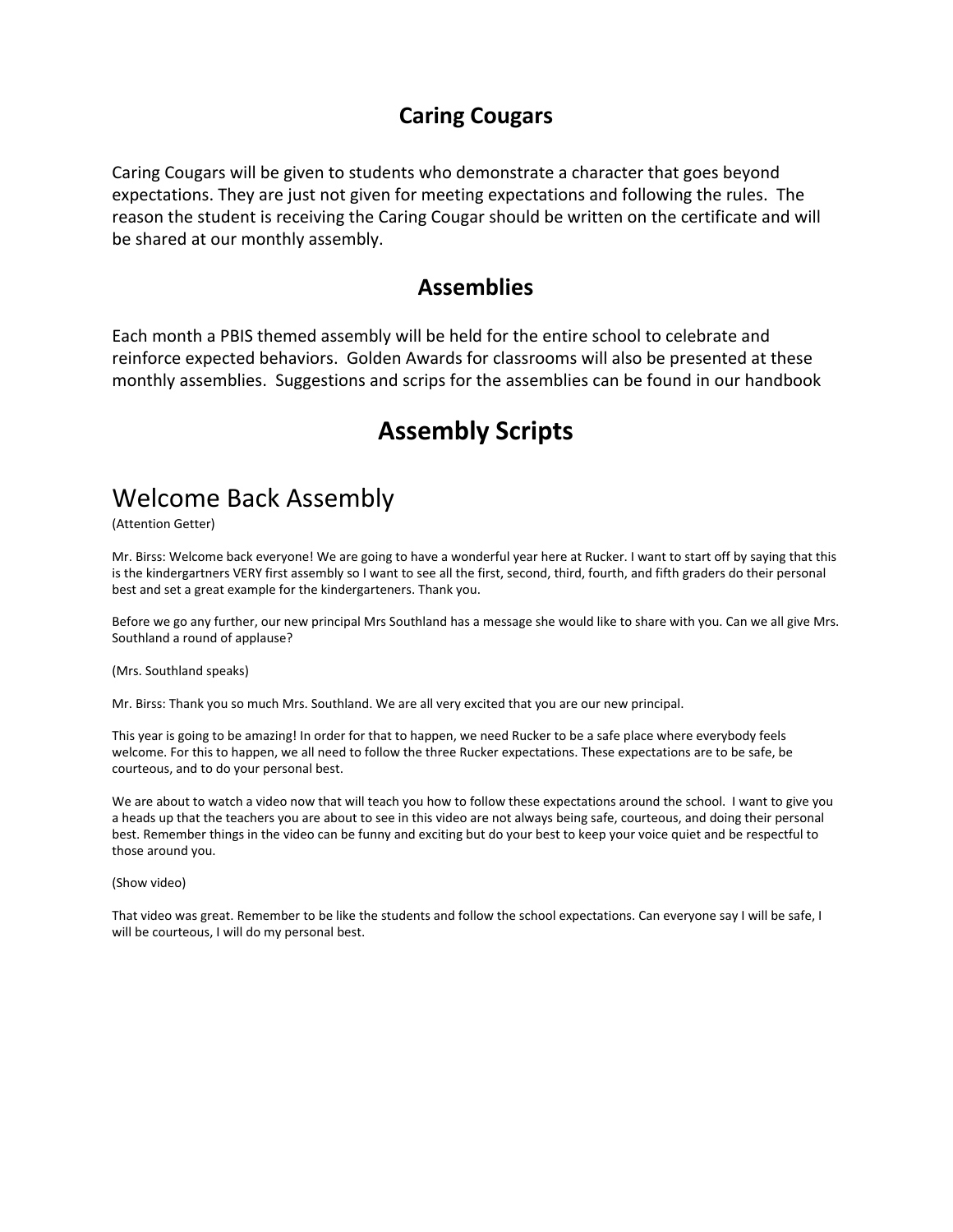## Personal Best Assembly

**Mr. Birss:** Welcome to the Cougar Paw Personal Best assembly! As you know there are three ways you can get a Cougar Paw. You can be safe, you can be courteous, and you can do your personal best. These are also our school expectations. That is why we say them every single morning during the morning announcements. Can everyone say I will be safe... I will be courteous... I will do my personal best.

Today we will be focusing on doing our personal best. Some students will even get some awards from their teachers!

We are going to get started with our game show now. The rules are simple. First team to five points wins! A team gets a point if they are doing their personal best. Lets meet our teams!

Team number one come on out! Their team name is the Terrific Teacher Students… lets give them a round of applause!

Now let's meet their opponent. They will be facing a team of fifth grader students. Their team name is the Super Students. Let's give them a round of applause to.

Team number one, you are up first.

Skit 1

Teacher 1: These math on the spot problems in gomath are pretty tough.

Teacher 2: I'm never going to figure this out. I'll never get the answer right! I shouldn't even show my thinking.

Teacher 3: Ya! This problem is wayyyy to long. There is no point in even reading it.

Teacher 1: Let's do something else instead

Teacher ⅔: YA! (all teachers start talking about recess)

Mr. Birss: Do we think they are doing their personal best? (Nooooo) They stopped trying when they were working on a tough problem. That's definitely not doing your personal best. You need to preserve and keep trying.Team Number 2, you are up…

Skit 2

Student 1: Uh oh, math on the spot, these are usually pretty tough.

Student 2: Why don't we try reading it a couple of times to see if anything makes sense.

Student 1: That's a great idea.

All Students. "Alex has 45 toy cars. Some of the cars are red and 18 are green. How many of the cars are red?"

Student 3: Wow, that's pretty tough. Let's not give up though. When we try things that are difficult our brains actually grow!

Student 1: Really? I didn't know that.

Student 2: Even if I don't know the answer I am still going to try and show my thinking."

Student 3. Me to. Let's preserve and not give up! Let's do our personal best.

Student 1,2,3 : YA!

Mr. Birss: Did they do their personal best? (Yessss!)They didn't give up when something was difficult. First point goes to the Super students. Terrific Teachers, you are up again. Let's see how you do.

Skit 3

(teachers are all reading books for read to self)

Teacher 1: We have been reading sooooo long. I am tired of it. There is NO WAY I can read another page!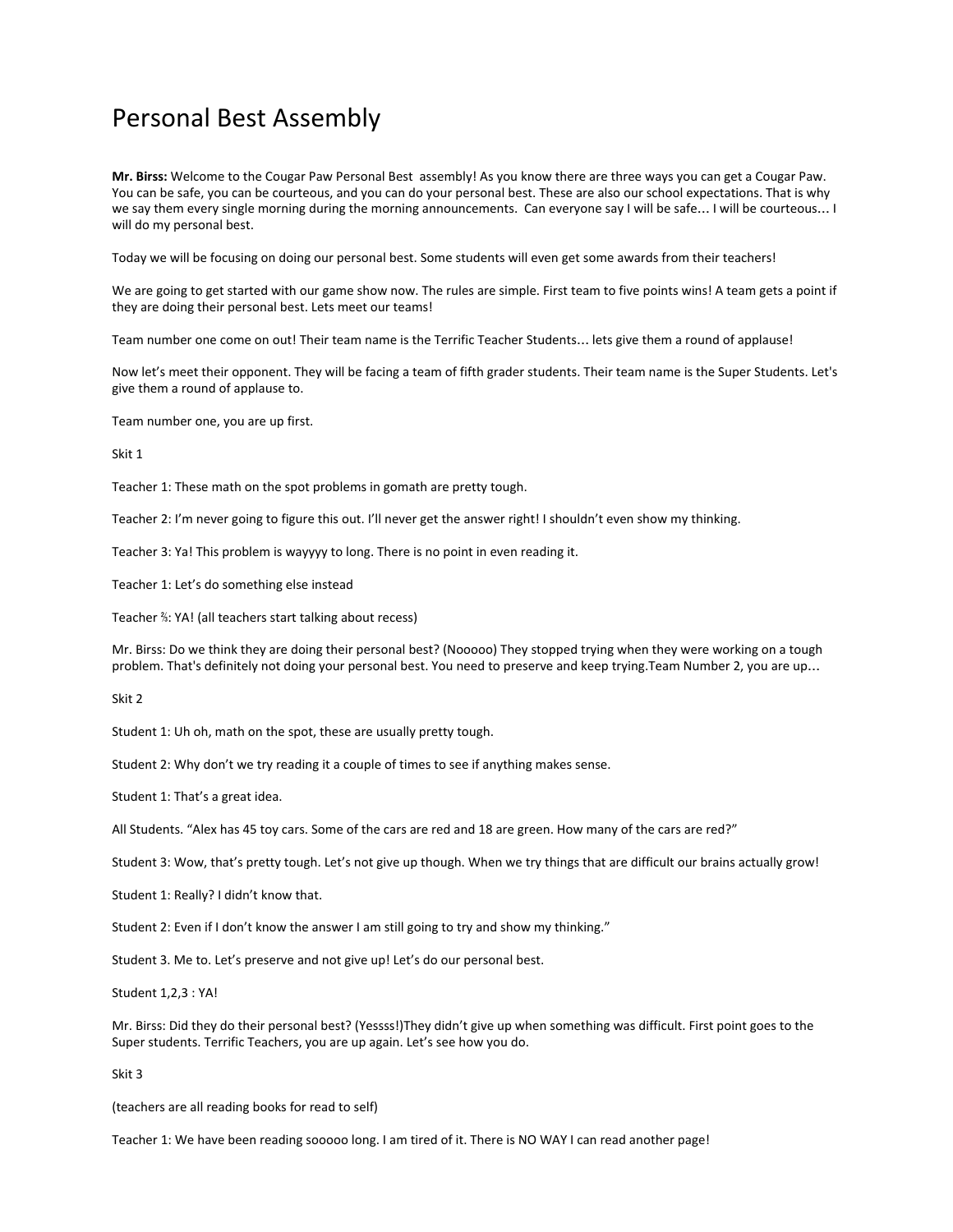Teacher 2: I'm out of stamina..There's no way I can even read another word. I can't do it anymore!

Teacher 3: Me either. Hey look, the teacher is working with that reading group. He can't see us. Let's put our books down and be silly.

Teacher ½: Good idea!

(all teachers put books down and start whispering/laughing with each other)

Mr. Birss: Were they doing they personal best and working on their stamina? (Nooooo) I don't think they can get a point for that. I wonder how the Super Students will do.

Skit 4

(students are reading for read to self)

Student 1: I am so tired of reading. I don't think I can read another page!

Student 2: Why don't you put your book down take a breath,stretch, and then keep going.

Student 3: That's a great idea. I'll try that to!

Students 2 and 3 (take a breath and stretch)

Student 2: Wow that really helped!

Student 3: I can keep my stamina going now.

(all three students read quietly)

Mr. Birss: When working on your stamina, pausing taking a breath and stretching is a great way to give your body and mind a quick break so you can keep going and continue to do your personal best. Point goes to the Super Students!

Alright! Time for the BONUS round. The winner of this round gets THREE points. If the Terrific Teacher Students can win this round they will win the whole game! Terrific Teacher Students, you are up!

Skit 5

Teacher 1: We have been taking tests all week! When will they stop?

Teacher 2: These tests are never going to end! This is our third straight day taking one

Teacher 3: Ya! They've been really difficult to. You guys want to hear something funny?

Teachers ½. : YES

Teacher 3: I've been so tired that I haven't been reading the entire questions. I just pretend like I am reading them!

Teacher 1: Me to. I like to click random answers!

Teacher 3: I like to finish first! Let's see on our test who can finish first!

Mr. Birss: Racing through a test and not trying to read the questions and answers is not doing your personal best. Even though the tests are difficult and you are tired there are still strategies you can do. Lets see if the Super Students can do them.

Skit 6

Student 1: We are about to take our fourth tests in five daysI can't believe it.

Student 2: I think we have another one on Monday to.

Student 3: Since we have to take the test, we might as well do our personal best.

Student 1: How can we do that?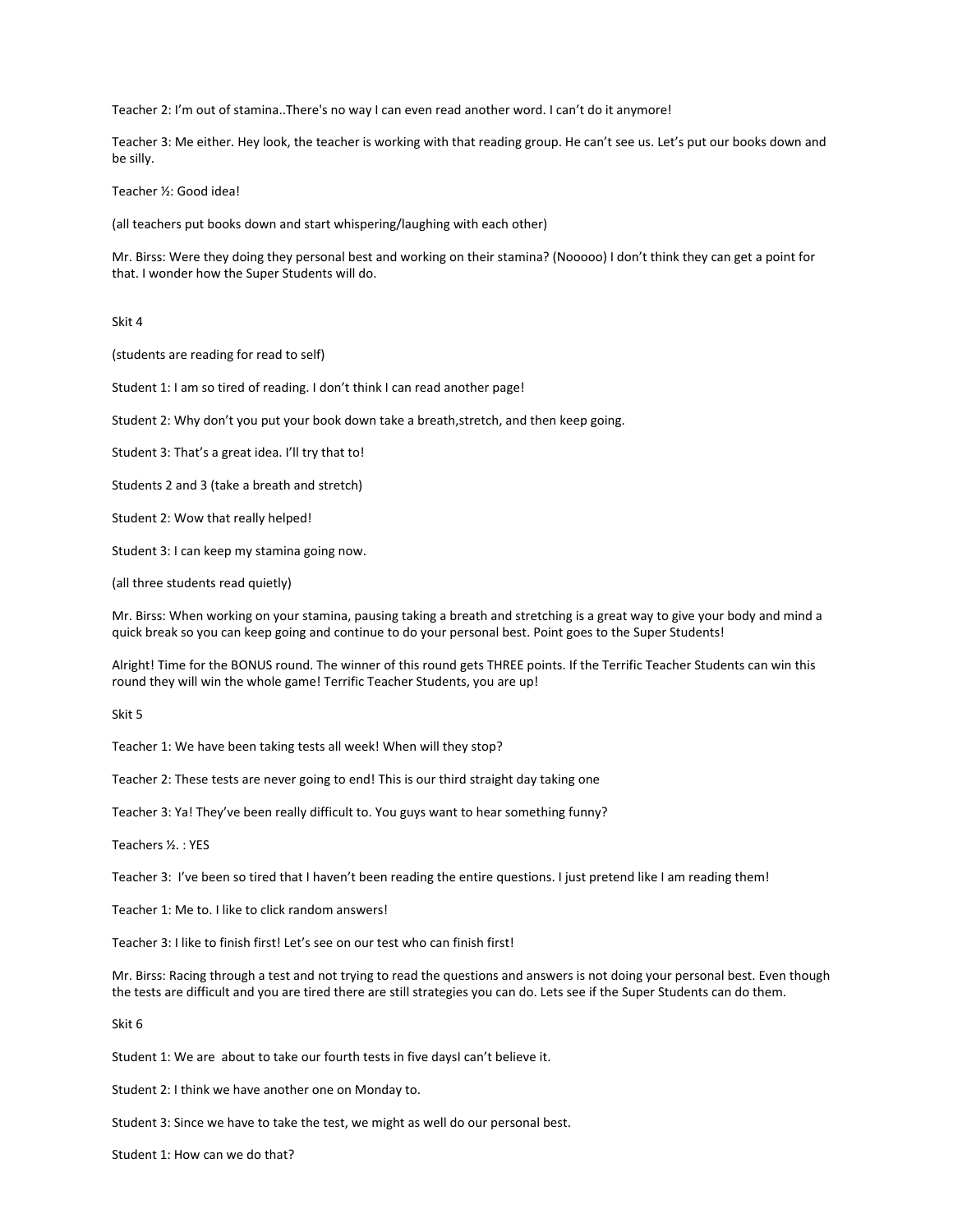Student 2: Maybe we can read the questions and answers carefully.

Student 3: We can all take a breath and stretch when we need a brain break.

Student 1: Also we can get a good night of sleep and eat a big breakfast.

Students 2: We can also try and have a positive attitude.

Student 1,2,3: We can do it!

Mr. Birss - Were the Super Students doing their personal best (YESSSS) They were telling us about some great test taking straegies. 3 more points to the Super Students. Let's give them a round of applause. I think the Terrific Teacher Students learned some new ways how they can do their personal best.

### Being Safe Assembly

Skit 1

T1- I really love using chromebooks in my classroom

T2- I love going to the computer lab.

T3- You guys want to hear something funny?

T1 and T2 - Ya!!!

T3 When the teacher isn't looking I like to type funny things into Google.

T2: I love going to Youtube!

T1: I love going to game website that I know we are not supposed to be at

T2:Let's do it some more later.

T1 and T3 - Yaaaaa

#### Skit 2

Student 1- I love using chromebooks and going to the computer lab

Student 2 - Me to! There is this super funny video on Google that I want to show you both.

Student 3- I don't know if that is a safe choice. There is a lot of inappropriate stuff on Youtube and Google.

Student 2- That's not true! My class used Google for a research project last month and it was all appropriate

Student 1: That's true but you were researching topics given from your teacher.

Student 3 - Sounds like you were being safe and smart when using Google since you were researching a topic from the teacher.

Student 2 - You both are right. Googling things on my own, using Youtube, and going to game sites is not a safe choice.

Student 1- Let's all use the websites our teacher gives us and stay on them.

Student 3- Istation, Mobymax, AR tests, Google Classroom, coding, and Lexia are pretty awesome anyway.

Student 2: They are pretty awesome! Let's stay on those websites.

Students 1 and 3- Ya!!!!!!!!!!!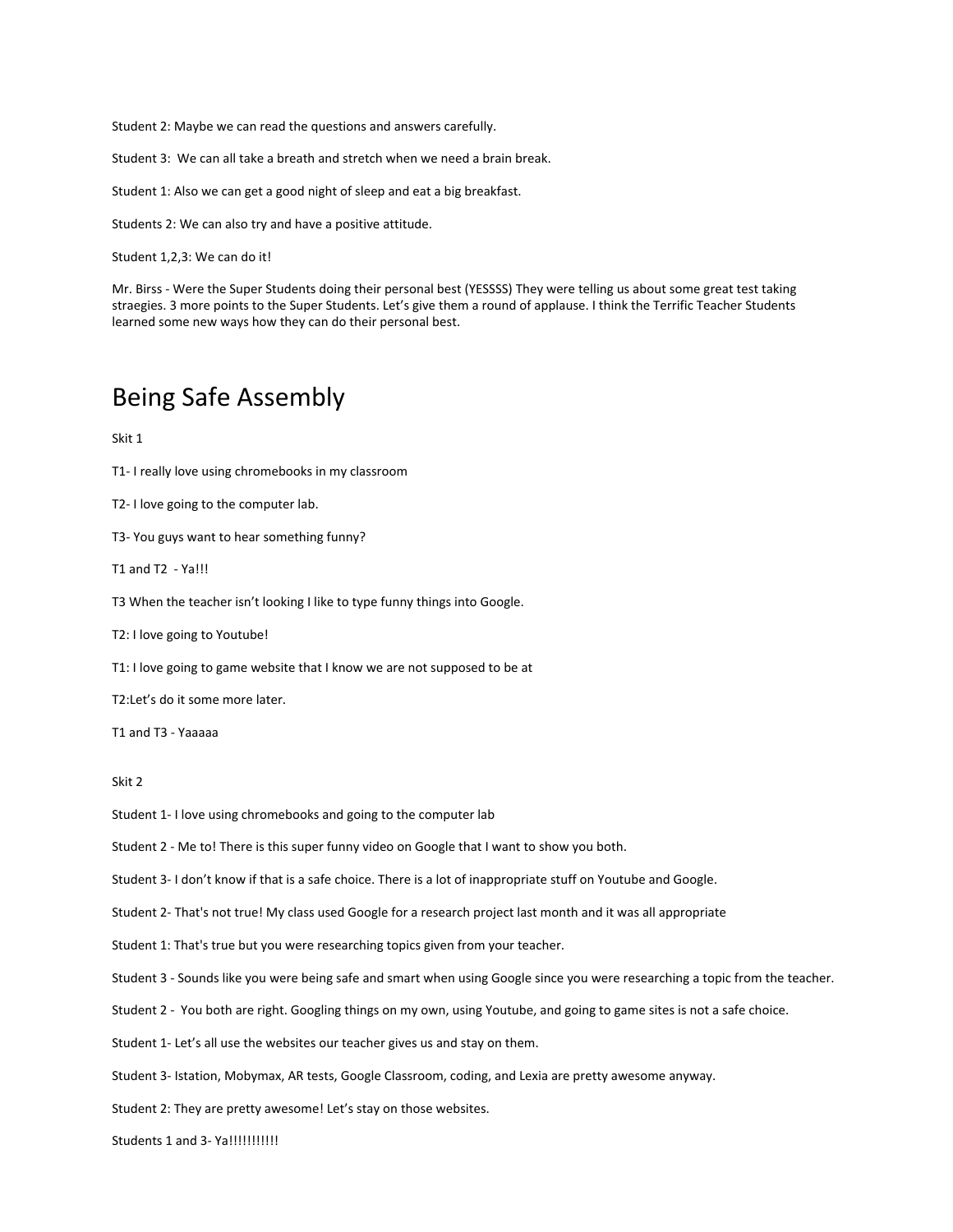#### Skit 3

(Teachers playing soccer) T4 - My team is the best! We are going to win! T5- - Nooooo. My team is better . We have five goals! T6- That's not true! You only have 2 goals! T5- What? No way. We have wayyy more than you. T4 (runs up and pushes other player when trying to get the ball) T5- That's a penalty! T4- No it's not! I was just going for the ball. T6- Not fair! I quit! (Picks up ball and walks away) T4 T5 - HEYYY . Fine ! We win anyway! (Teachers walk off)

#### Skit 4

- (Students playing soccer)
- Student 1 My team is the best! We are going to win
- Student2 Hey, let's be good sports. No one likes someone that brags a lot.
- Student 1- You are right, I am sorry for bragging.
- Student 3. What's the score anyway?
- Student 4 It doesn't really matter because we are just playing for fun.
- Student 5 (runs up , plays rough, and accidentally bumps student 3)
- Student 3- Ouch ! That really hurt!
- Student 5- I'm so sorry! Are you ok? I'll be more careful.
- Student 3 I'm ok. Thanks for asking. Let's all be more safe when playing.
- Student 2 That's a great idea. We are just playing for fun anyway.
- Student 3- There are no referees and coaches so we need to coach and referee ourselves.
- Student 1 Can we a agree to play safe and not play aggressively?
- Student 2,3,45 Sure!
- Student 5- Let's all be good sports and be positive.
- (Students keep playing)
- T6- Not fair! I quit! (Picks up ball and walks away)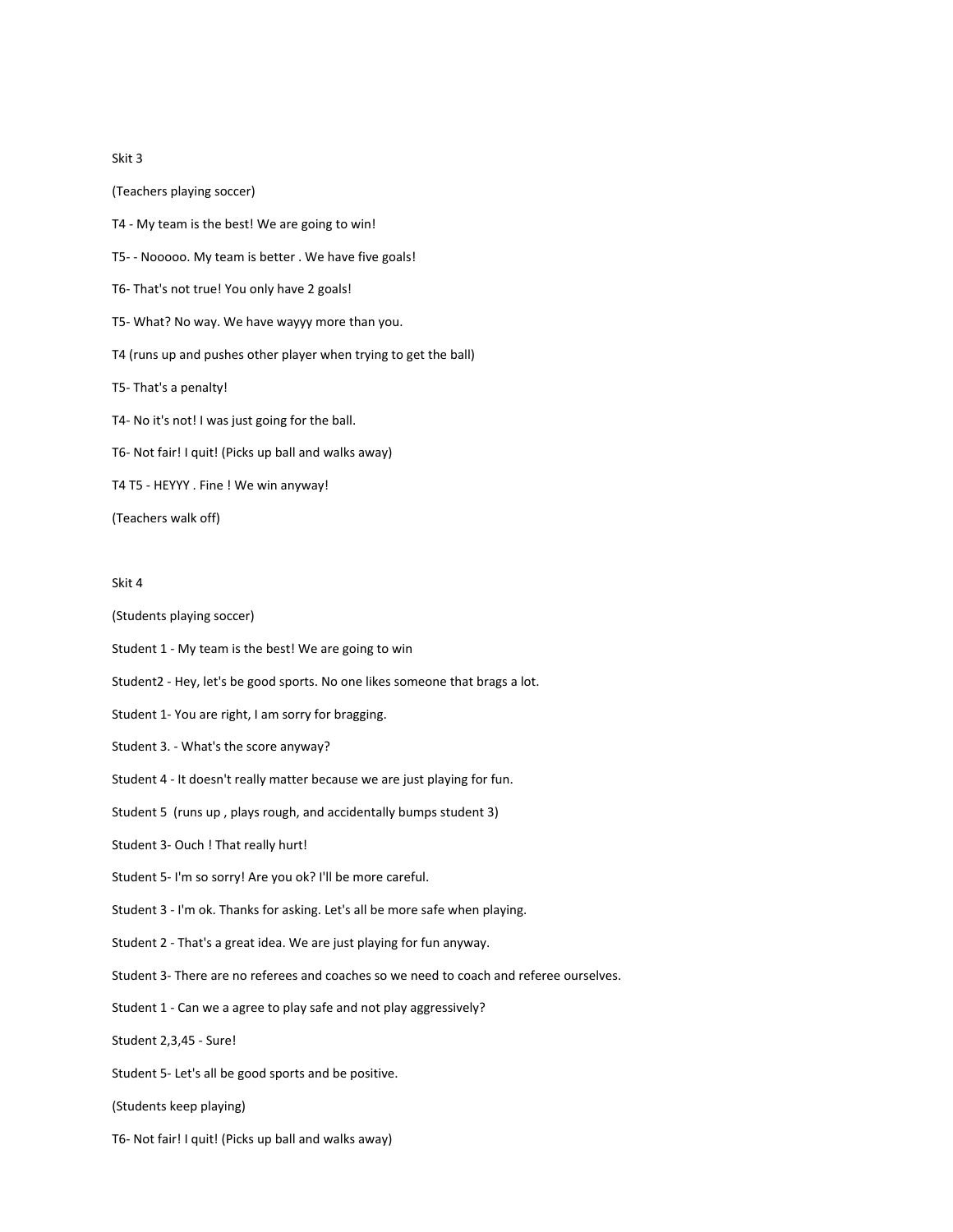T4 T5 - HEYYY . Fine we win anyway!

(Walk off)

## Being Courteous Assembly

Welcome to the Cougar Paw Being Courteous assembly! As you know there are three ways you can get a Cougar Paw. You can be safe, you can be courteous, and you can do your personal best. These are also our school expectations. That is why we say them every single morning during the morning announcements. Can everyone say I will be safe… I will be courteous… I will do my personal best.

Skit 2

Student 1: What should we do at recess?

Student 2: Let's play freeze tag on the field.

Students 1 and 4 - YA!

Student 3 (standing on the side looking lonely)

Student 4: Do you want to play freeze tag with us? It would be awesome if you joined our game.

Student 3: Thanks but I don't know the rules.

Student 1: We can explain them to you.

Student 2: It's pretty easy. Come with us and we can teach you..

Student 3. Thanks for including me!

Student 2: No problem! I know what it is like to be left out. It's not a good feeling.

Student 4: Me to. I think we have all been left out of something at least once in our lives.

Student 1: I think we can all agree that it feels amazing to include others.

Student 2/3/4 Ya!

(students walk off together)

Skit 4 - (Student 5 and 6 with ball/ Student 7 and 8 with snack) Student 5:Recess is the best! Student 6: I agree. It is the BEST time of day. Student 7: I think there is only one thing better than recess! Student 8: What's that? Student 7: Extra recess! (students laugh then the bell rings) (Students 7 and 8 slowly walk to class)

Student 5: Time to go back to class!(puts ball down)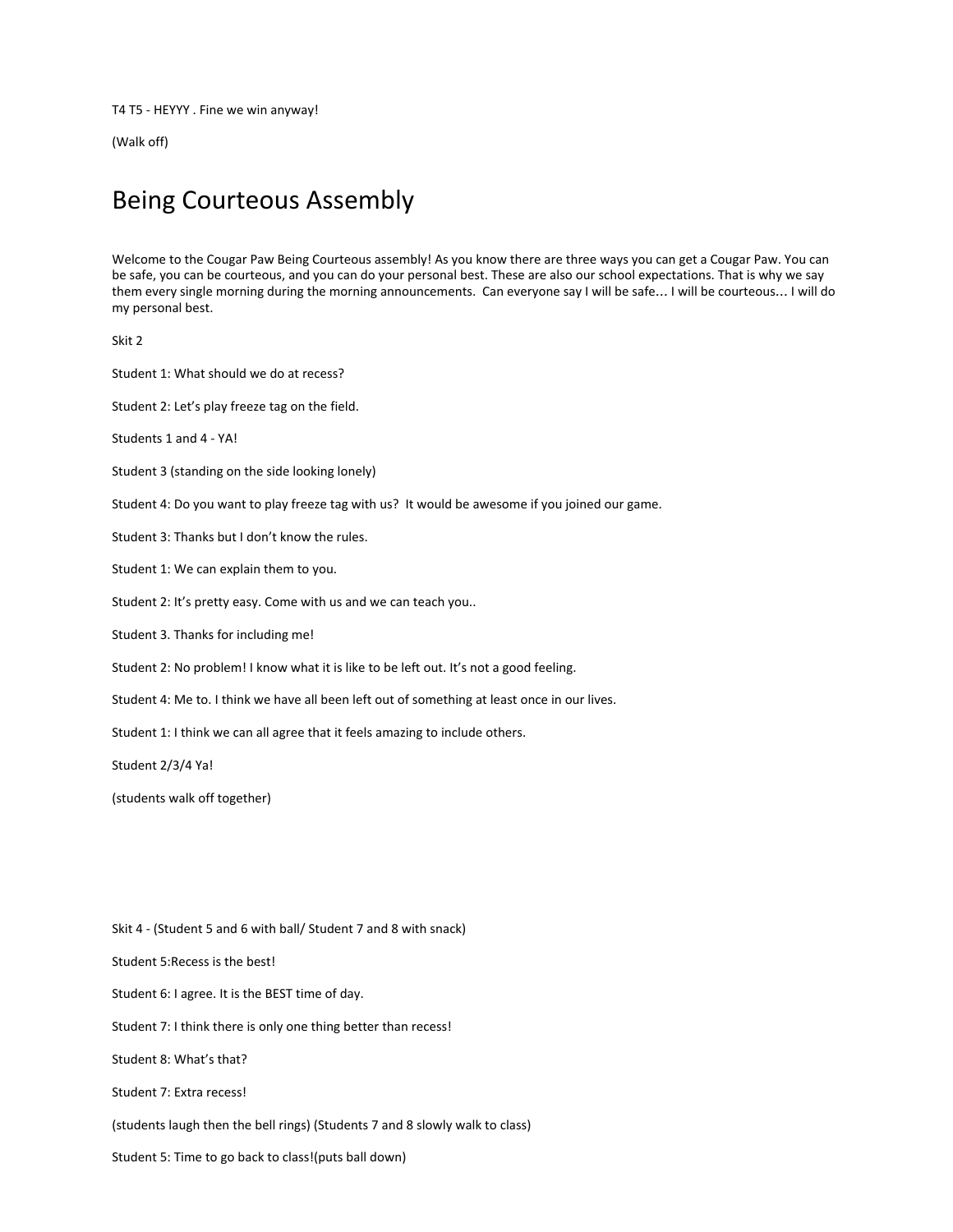Student 6: You should go put that on the ball rack. There is another group of students coming out soon.

Student 7: Also, if the balls are left out they are more likely to get lost.

Student 5: You are both right. I will put it back.

Student 8: I am all done with this (throws trash on ground)

Student 6: That's not being courteous to our school or Mrs Maria.

Student 5: Ya! Mrs Maria works sooo hard keeping our school clean. We need to do our part and throw away our trash.

Student 7: Throwing away our trash also makes the school look nicer..

Student 8: Alright. You have convinced me. I will always throw my trash away in the trash can.

(students walk off)

#### **Skit 1 - teachers**

1: What do you want to do at recess today?

2: Let's play freeze tag on the field.

1: I love tag. That's a great idea.

3: Can I play? I also love tag.

2 - I don't think so. You should go play somewhere else. We already have enough people.

1r - You don't even know the rules! You should definitely play somewhere else.

3 (Looks sad and walks off)

**Skit 2- students**

#### **Skit 3 - teachers**

(1 and 2 each have a ball and 3 is eating a snack with a wrapper.)

1: Recess is the best!

2: This is my favorite time of day.

3: Recess is AMAZING!

(bell rings)

2: Awwwww. Recess is over!

1: Time to go back to class.

(1 and 2 drop equipement and walk back to class. 3 drops her wrapper and walks back)

**Skit 4 - students**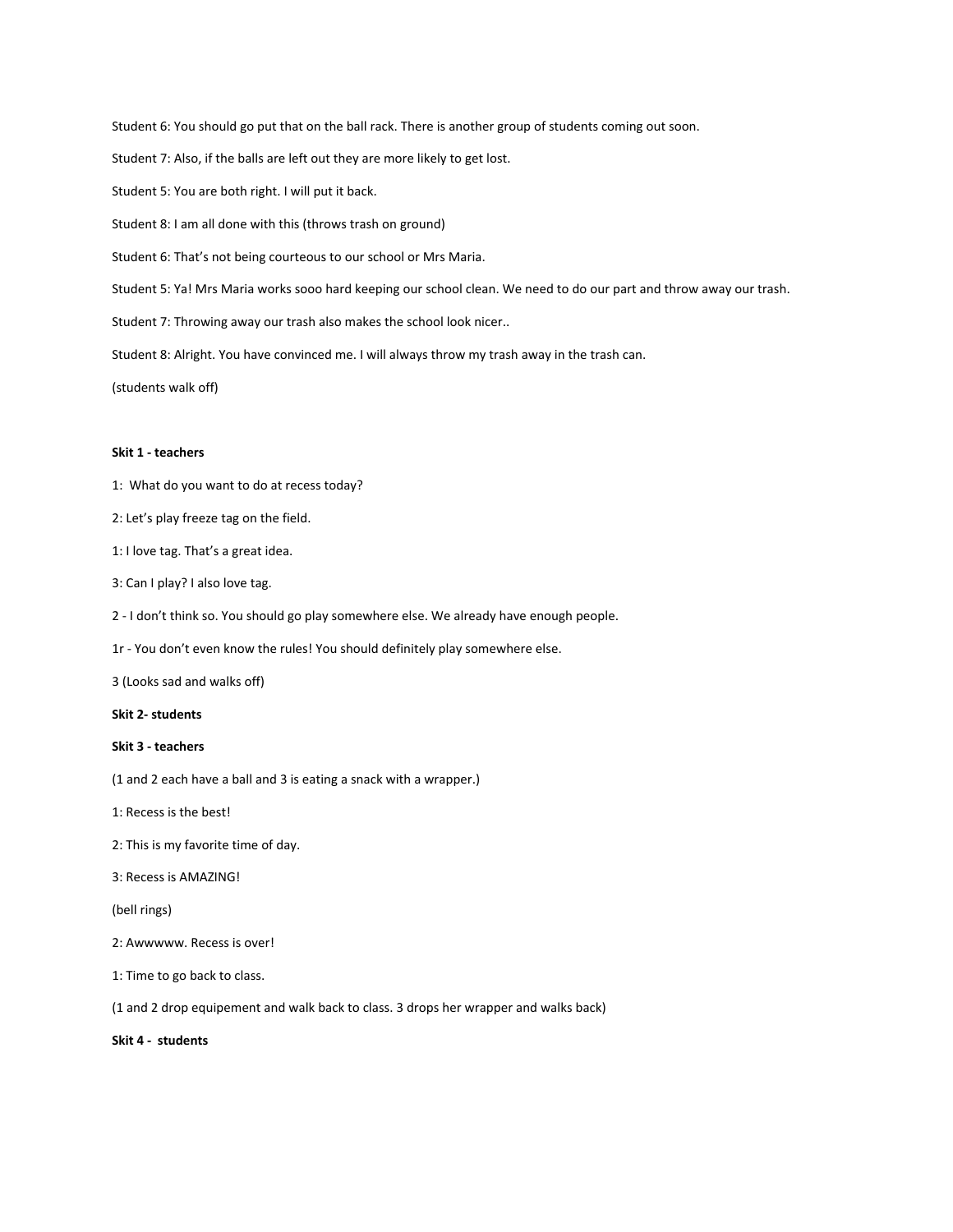## Bullying Prevention Assembly (October)

Welcome to our bullying prevention assembly. The goal of this assembly is to teach you what bullying looks like and what you can do to prevent it.

Please raise your hand if you have noticed a lot of people wearing orange today? Today is Unity Day and many people are wearing the color orange to show that we are against bullying and are united for kindness, acceptance, and inclusion.

This means that we accept people for who they. We don't make fun of people or are mean to them just because they are different then us.

Everyone say kindness… everyone say acceptance….. Everyone say inclusion….

As I said earlier today we are learning about what bullying looks like and what you can do to stop it. Most of you watched a video in your classes today that taught you about the types of bullying and the difference between conflicts and bullying

We learned that minor conflicts might make you upset and sad but no not make you feel unsafe. We learned that bullying is when someone is trying to hurt or harm you someone and the person being bullied cannot make it stop.

Let's say you are playing a soccer game outside and during the game somebody pushes you. Do you think that is a conflict or bullying?

That person is not being courteous but it is not bullying

One more example, let's say you are in line one day and a student calls you a name. Is this bullying or a conflict?

Now we are going to learn what you can do if you see someone being mean to somebody else. This video does a great job of explaining what you can do to stop bullying and even some conflicts.

<http://safeyoutube.net/w/U9Me>

<http://safeyoutube.net/w/dEMe>

Now all of you have a better understanding of what bullying is and how you can be an awesome upstander. (be a buddy, interrupt, speak out, or tell someone).

I know all of you have worked very hard to make anti bullying posters skits and chants so let's get started with your amazing presentations!

## End of the Year Assembly

Skit 1

Teacher 1: Yes it's summer! No more school work!

Teacher 2: No more reading and math until September!

Teacher 3: I just want to play video games ALL summer

Teacher 1: All I want to do is watch TV

Teacher 2: I am not doing ANY school work!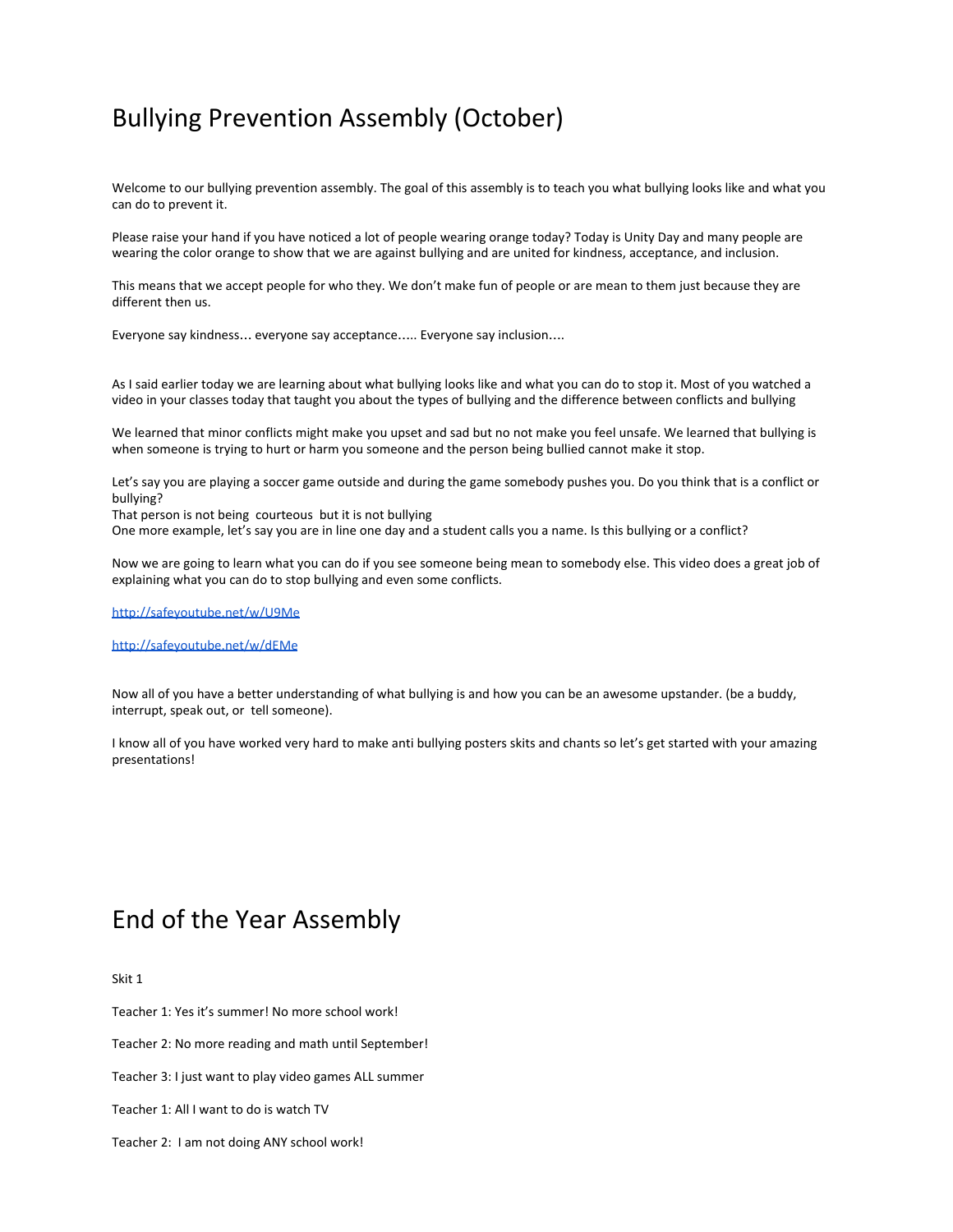#### Skit 2

Student 1: I can't believe it is almost summer vacation Student 2: I so excited to have more free time to play video games and watch TV Student 3: Me too. I am still going to read though so I am ready for next year. Student 1: I heard that if you don't read or do math you will lose lots of the progress you made this year. Student 3: My teacher said the same thing! Student 4: I am going to read this summer AND play video games Student 2: It is all about finding a good balance of both. Student 3: Don't forget that it's super important to play outside to. (students 5 , 6 ,7 and 8 enter stage) Skit 1- Video Games Student 5 - I will play video games for 30 minutes, take a break to read, and then play again for a little longer Skit 2 - Reading Student 6 - I'll read at least 20 minutes a day so I keep making reading growth Skit 3- Computer Student 7 - I still have access to my Raz Kids and Moby Max accounts. I'll keep using those this summer Skit 4- Outside Student 8- I am going to play outside to get exercise

### **Consequence System**

Consistent and fair discipline procedures are crucial to a successful consequence system in all schools. It is important that we are respectful of students in our disciplinary responses. Consequences should focus on teaching, remediation, or logical consequences as much as possible (i.e. if a student breaks a window they work it off in restitution, etc.). In providing consequences we also want to be mindful of the instructional time students are missing with the goal of minimizing the amount of instructional time missed.

In order to maximize student instructional time staff are encouraged to deal with problem behavior in their classroom as much as possible. This requires that staff develop a clear discipline plan, which teaching expectations and routines, incentives for positive behavior, and clear classroom responses to problem behavior for their classroom. If teachers are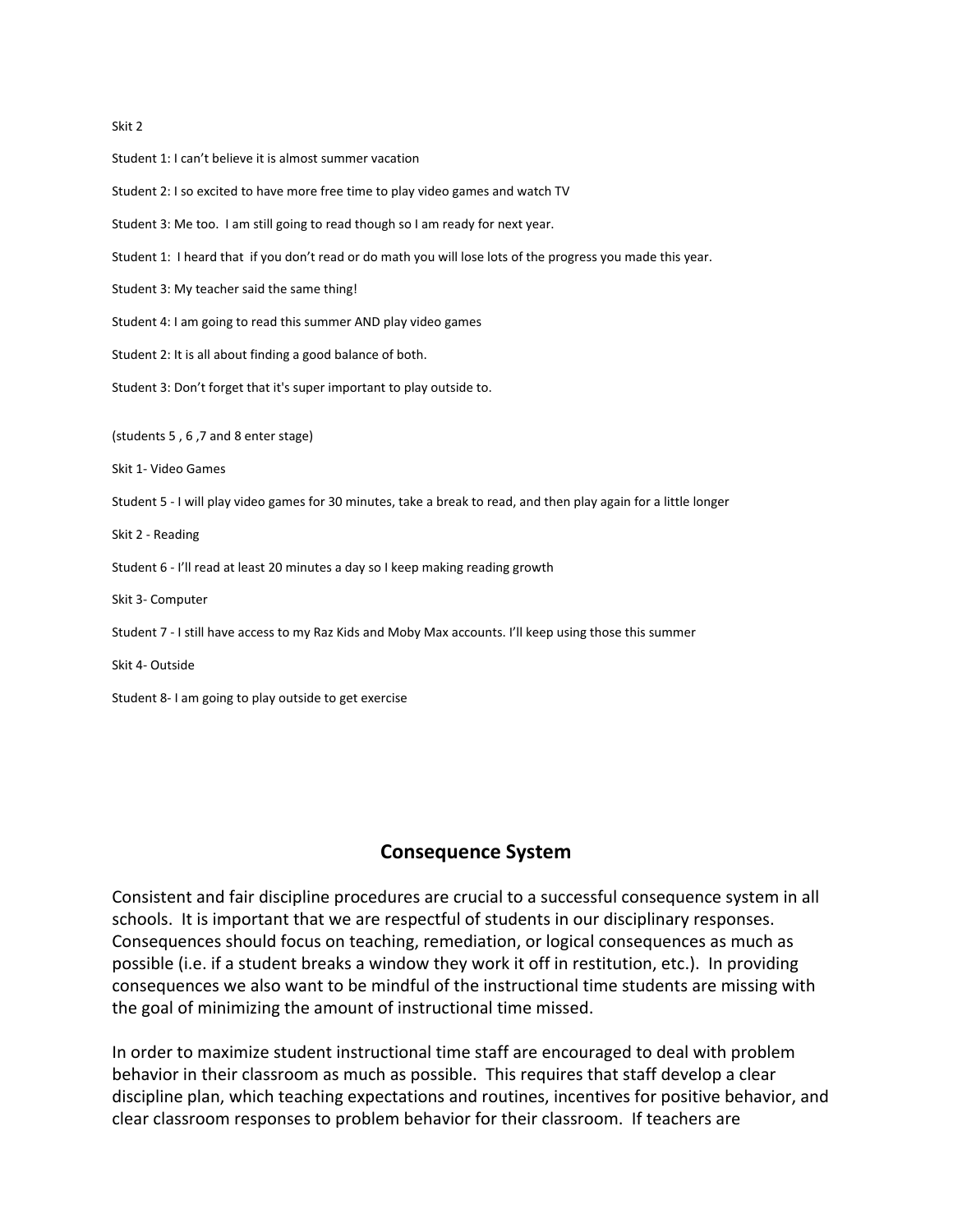experiencing pervasive problem behavior in their classroom, they should to seek assistance or additional consultation by contacting the principal.

It is essential that staff and administration agree on the following:

- What problem behaviors should be sent to the office?
- What problem behaviors are expected to be dealt with in the classroom?
- What is the sequence of disciplinary responses in the school, or what alternatives are there?
- What are the procedures for an office referral?

### **School-Wide Information System**

Office referrals and suspensions are entered into a database that provides easy access to discipline information across the school and for individual students. The PBIS team will look at discipline data on a monthly basis to make decisions about School-wide programming and individual students in need of additional support.